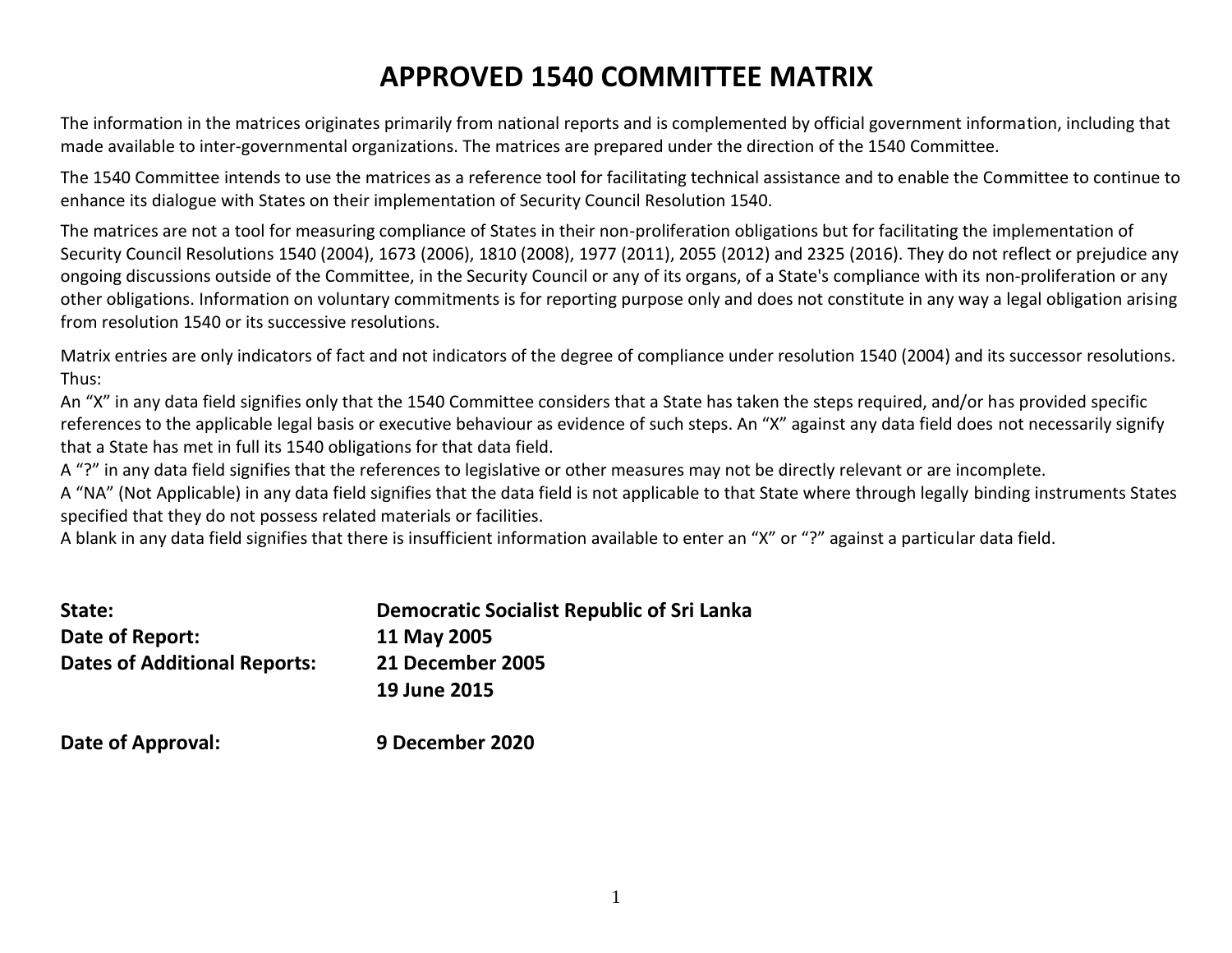## **I. OP 1 and related matters from OP 5, OP 8 (a), (b), (c) and OP10**

|                | <b>Adherence to legally binding</b><br>instruments, membership of<br>organisations, participation<br>in arrangements and<br>statements made. | Relevant information (i.e. signing, deposit of instrument of accession, ratification, etc) |  |  |  |  |  |  |  |  |  |
|----------------|----------------------------------------------------------------------------------------------------------------------------------------------|--------------------------------------------------------------------------------------------|--|--|--|--|--|--|--|--|--|
| 1              | Nuclear Non-<br><b>Proliferation Treaty</b><br>(NPT)                                                                                         | Deposit 5 March 1979                                                                       |  |  |  |  |  |  |  |  |  |
| 2              | Nuclear Weapons Free<br>Zone/ Protocol(s)                                                                                                    |                                                                                            |  |  |  |  |  |  |  |  |  |
| 3              | International<br>Convention for the<br>Suppression of Acts of<br>Nuclear Terrorism                                                           | Deposit 27 September 2007                                                                  |  |  |  |  |  |  |  |  |  |
| 4              | Convention on Physical<br><b>Protection of Nuclear</b><br>Material (CPPNM)                                                                   |                                                                                            |  |  |  |  |  |  |  |  |  |
| 5              | 2005 Amendment to the<br><b>CPPNM</b>                                                                                                        |                                                                                            |  |  |  |  |  |  |  |  |  |
| 6              | Comprehensive Nuclear-<br>Test-Ban Treaty (CTBT)<br>(not in force)                                                                           | Signed 24 October 1996                                                                     |  |  |  |  |  |  |  |  |  |
| $\overline{7}$ | Chemical Weapons<br>Convention (CWC)                                                                                                         | Deposit 19 August 1994                                                                     |  |  |  |  |  |  |  |  |  |
| 8              | <b>Biological Weapons</b><br>Convention (BWC)                                                                                                | Deposit 18 November 1986                                                                   |  |  |  |  |  |  |  |  |  |
| 9              | Geneva Protocol of 1925                                                                                                                      | Deposit 18 December 1953                                                                   |  |  |  |  |  |  |  |  |  |
| 10             | 1997 International<br>Convention for the<br><b>Suppression of Terrorist</b><br>Bombings                                                      | Deposit 23 March 1999                                                                      |  |  |  |  |  |  |  |  |  |
| 11             | 1999 International<br>Convention for the<br>Suppression of the<br><b>Financing of Terrorism</b>                                              | Deposit 8 September 2000                                                                   |  |  |  |  |  |  |  |  |  |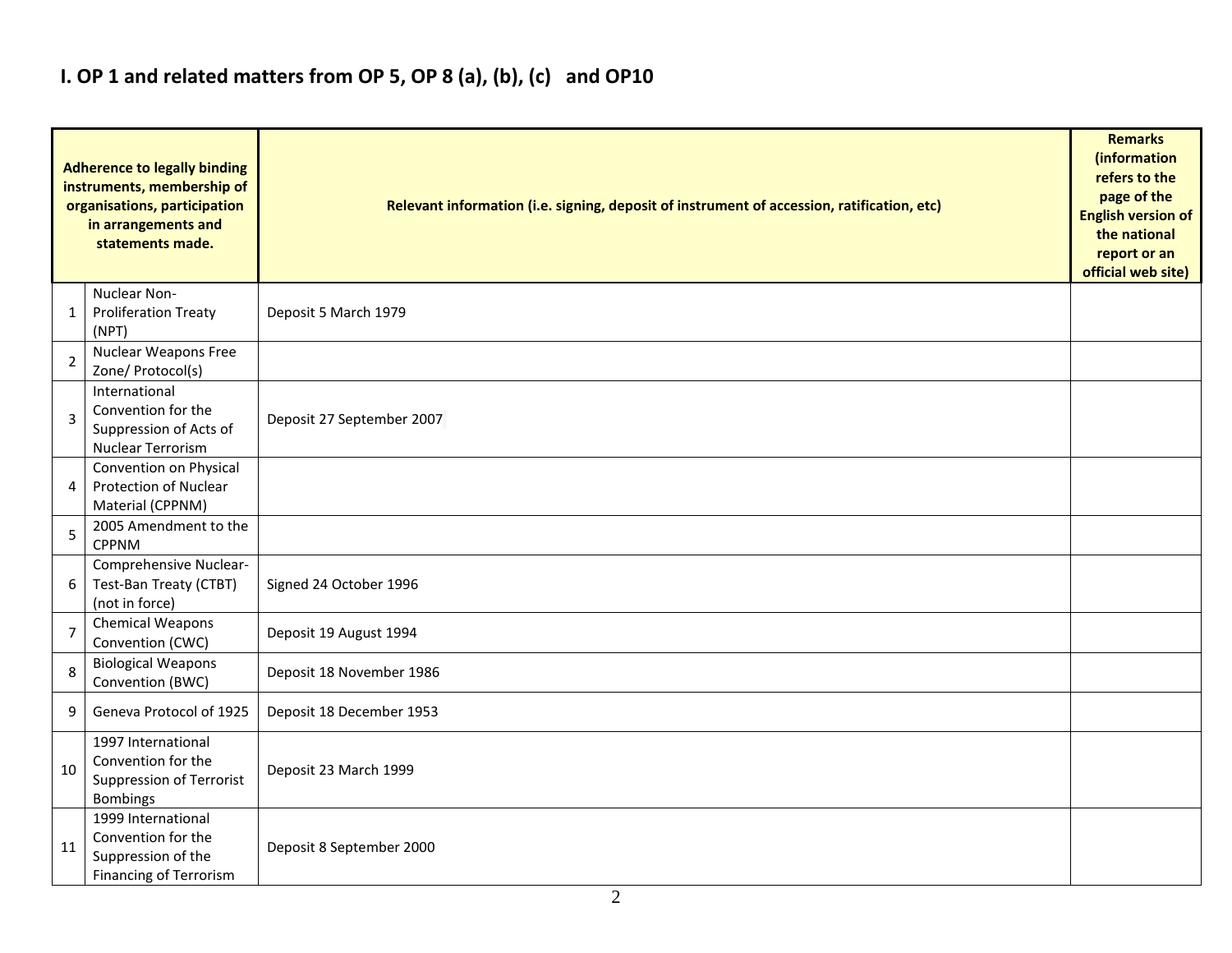|    | 2005 Protocol to the        |                                                                                                                         |  |
|----|-----------------------------|-------------------------------------------------------------------------------------------------------------------------|--|
|    | Convention for the          |                                                                                                                         |  |
| 12 | suppression of unlawful     |                                                                                                                         |  |
|    | acts against the safety of  |                                                                                                                         |  |
|    | maritime navigation         |                                                                                                                         |  |
|    | 2005 Protocol to the        |                                                                                                                         |  |
|    | Protocol for the            |                                                                                                                         |  |
| 13 | suppression of unlawful     |                                                                                                                         |  |
|    | acts against the safety of  |                                                                                                                         |  |
|    | fixed platforms located     |                                                                                                                         |  |
|    | on the continental shelf    |                                                                                                                         |  |
|    | 2010 Convention on the      |                                                                                                                         |  |
|    | Suppression of Unlawful     |                                                                                                                         |  |
| 14 | Acts Relating to            |                                                                                                                         |  |
|    | <b>International Civil</b>  |                                                                                                                         |  |
|    | Aviation                    |                                                                                                                         |  |
|    | Other relevant regional     |                                                                                                                         |  |
| 15 | legally binding             | SAARC Convention on Suppression of Terrorism, 1987 and Additional Protocol to the Convention                            |  |
|    | instruments                 |                                                                                                                         |  |
| 16 | <b>International Atomic</b> | <b>Since 1957</b>                                                                                                       |  |
|    | Energy Agency (IAEA)        |                                                                                                                         |  |
|    |                             | WCO SAFE Framework of Standards to secure and facilitate global trade                                                   |  |
| 17 | Directly relevant           | Proliferation Security Initiative (PSI)                                                                                 |  |
|    | Arrangements                | Global Initiative to Combat Nuclear Terrorism (GICNT)                                                                   |  |
|    |                             |                                                                                                                         |  |
|    | Statement on non-           |                                                                                                                         |  |
| 18 | provision of WMD and        | State reports that it does not provide any State or non-State actors any material or technical support for WMD or their |  |
|    | related materials to        | delivery systems.                                                                                                       |  |
|    | non-State actors            |                                                                                                                         |  |
|    |                             | World Customs Organization (WCO)                                                                                        |  |
|    |                             | World Health Organization (WHO)                                                                                         |  |
|    |                             | World Organisation for Animal Health (OIE)                                                                              |  |
|    | Membership in relevant      | International Maritime Organization (IMO)                                                                               |  |
| 19 | international, regional     | International Criminal Police Organization (INTERPOL)                                                                   |  |
|    | or sub-regional             | South Asian Association for Regional Cooperation (SAARC)                                                                |  |
|    | organisations               | Financial Action Task Force Asia Pacific Group (FATF APG)                                                               |  |
|    |                             | <b>International Monetary Fund</b>                                                                                      |  |
|    |                             | World Bank                                                                                                              |  |
|    |                             |                                                                                                                         |  |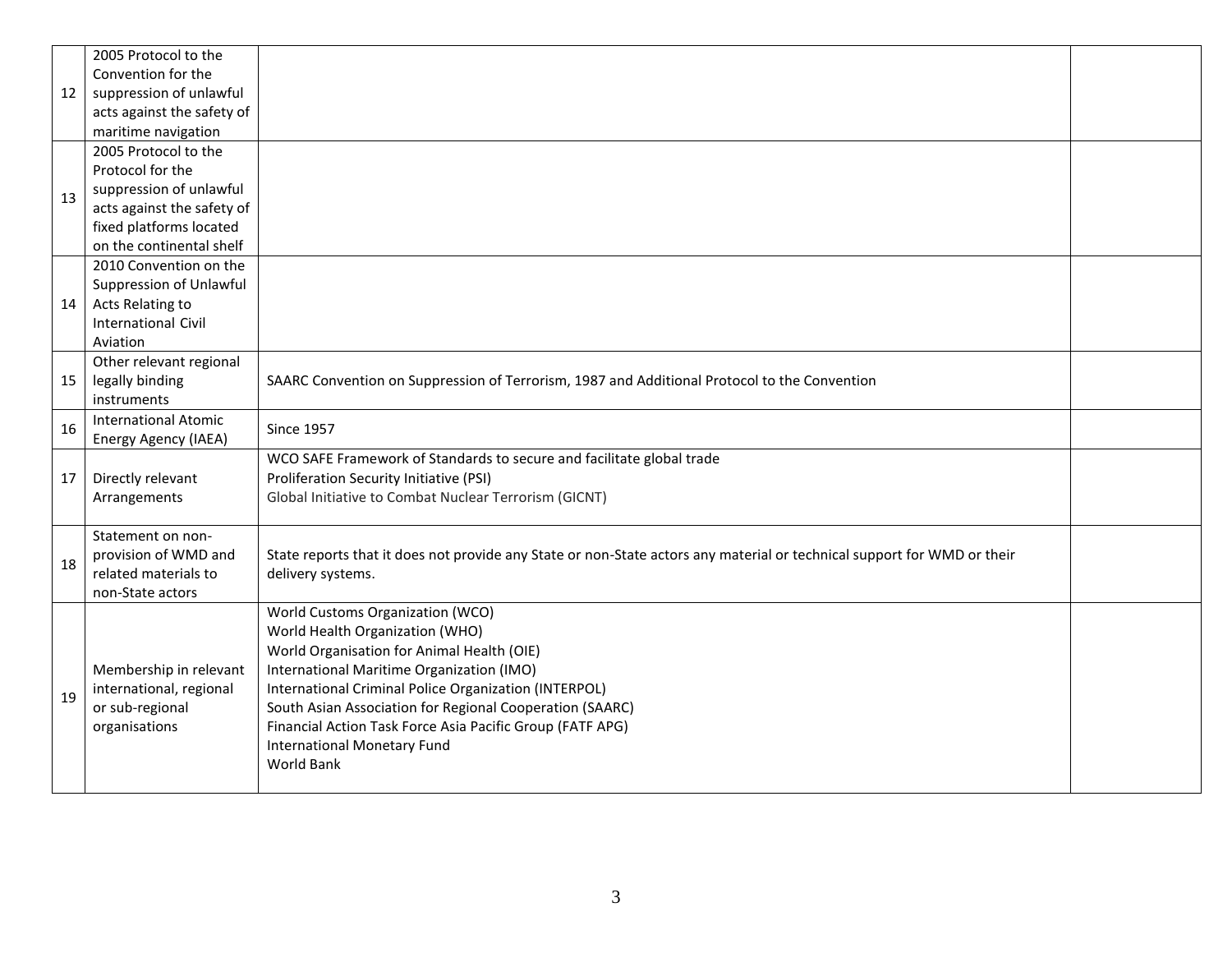### **II. OP 2 - Nuclear Weapons (NW), Chemical Weapons (CW) and Biological Weapons (BW)**

| <b>National legislation which</b><br>prohibits persons or entities |                                                                        |                  |                            |                           | <b>National legal framework</b>                                                                                                                                                                                                                                                                                                                                                                     |        |                             |                           | <b>Enforcement and civil/criminal penalties</b>                                                                                                                                                                                                                                                                                                                                  |                |
|--------------------------------------------------------------------|------------------------------------------------------------------------|------------------|----------------------------|---------------------------|-----------------------------------------------------------------------------------------------------------------------------------------------------------------------------------------------------------------------------------------------------------------------------------------------------------------------------------------------------------------------------------------------------|--------|-----------------------------|---------------------------|----------------------------------------------------------------------------------------------------------------------------------------------------------------------------------------------------------------------------------------------------------------------------------------------------------------------------------------------------------------------------------|----------------|
|                                                                    | to engage in one of the<br>following activities and its<br>enforcement | $\mathbf N$<br>W | $X$ /?<br>$\mathbf c$<br>W | $\mathbf B$<br>W          | <b>Source document of national implementation</b><br>law                                                                                                                                                                                                                                                                                                                                            | N<br>W | $X$ /?<br>$\mathbf{c}$<br>W | $\mathbf{B}$<br>W         | <b>Source document</b>                                                                                                                                                                                                                                                                                                                                                           | <b>Remarks</b> |
| 1                                                                  | manufacture                                                            | X                | Χ                          | $\mathsf{X}$              | NW/CW/BW:<br>United Nations (Sanctions relating to<br>Proliferation of Nuclear, Chemical or Biological<br>Weapons) Regulations of 2017, Chapter 3 (1)<br>NW:<br>Atomic Energy Act, No. 40 of 2014,<br>Section 62 (1) and (2)(a)<br>Offensive weapons Act, No. 18 of 21 June 1966<br>(Chapter 38)<br>CW:<br>Chemical Weapons Convention Act, No. 58 of<br>2007 Articles 19 and 20, as amended (2019) | X      | X                           | $\mathsf{X}$              | NW/CW/BW:<br>United Nations (Sanctions relating to<br>Proliferation of Nuclear, Chemical or Biological<br>Weapons) Regulations of 2017, Chapter 3 (1)<br>NW:<br>Atomic Energy Act, No. 40 of 2014,<br>Section 62 (3)<br>Offensive weapons Act, No. 18 of 21 June 1966<br>(Chapter 38)<br>CW:<br>Chemical Weapons Convention Act, No. 58 of<br>2007 Article 19, as amended (2019) |                |
| $\overline{2}$                                                     | acquire                                                                | X                | X                          | $\mathsf{X}$              | NW/CW/BW:<br>United Nations (Sanctions relating to<br>Proliferation of Nuclear, Chemical or Biological<br>Weapons) Regulations of 2017, Chapter 3 (1)<br>NW:<br>Atomic Energy Act, No. 40 of 2014,<br>Section 62 $(1)$ and $(2)(a)$<br>Offensive weapons Act, No. 18 of 21 June 1966<br>(Chapter 38)<br>CW:<br>Chemical Weapons Convention Act, No. 58 of<br>2007 Articles 19 and 20, as amended    | X      | Χ                           | $\mathsf{X}$              | NW/CW/BW:<br>United Nations (Sanctions relating to<br>Proliferation of Nuclear, Chemical or Biological<br>Weapons) Regulations of 2017, Chapter 3 (1)<br>NW:<br>Atomic Energy Act, No. 40 of 2014,<br>Section 62 (3)<br>Offensive weapons Act, No. 18 of 21 June 1966<br>(Chapter 38)<br>CW:<br>Chemical Weapons Convention Act, No. 58 of<br>2007 Article 19, as amended        |                |
| 3                                                                  | possess                                                                | X                | X                          | $\boldsymbol{\mathsf{X}}$ | NW/CW/BW:<br>United Nations (Sanctions relating to<br>Proliferation of Nuclear, Chemical or Biological<br>Weapons) Regulations of 2017, Chapter 3 (1)                                                                                                                                                                                                                                               | X      | Χ                           | $\boldsymbol{\mathsf{X}}$ | NW/CW/BW:<br>United Nations (Sanctions relating to<br>Proliferation of Nuclear, Chemical or Biological<br>Weapons) Regulations of 2017, Chapter 3 (1)                                                                                                                                                                                                                            |                |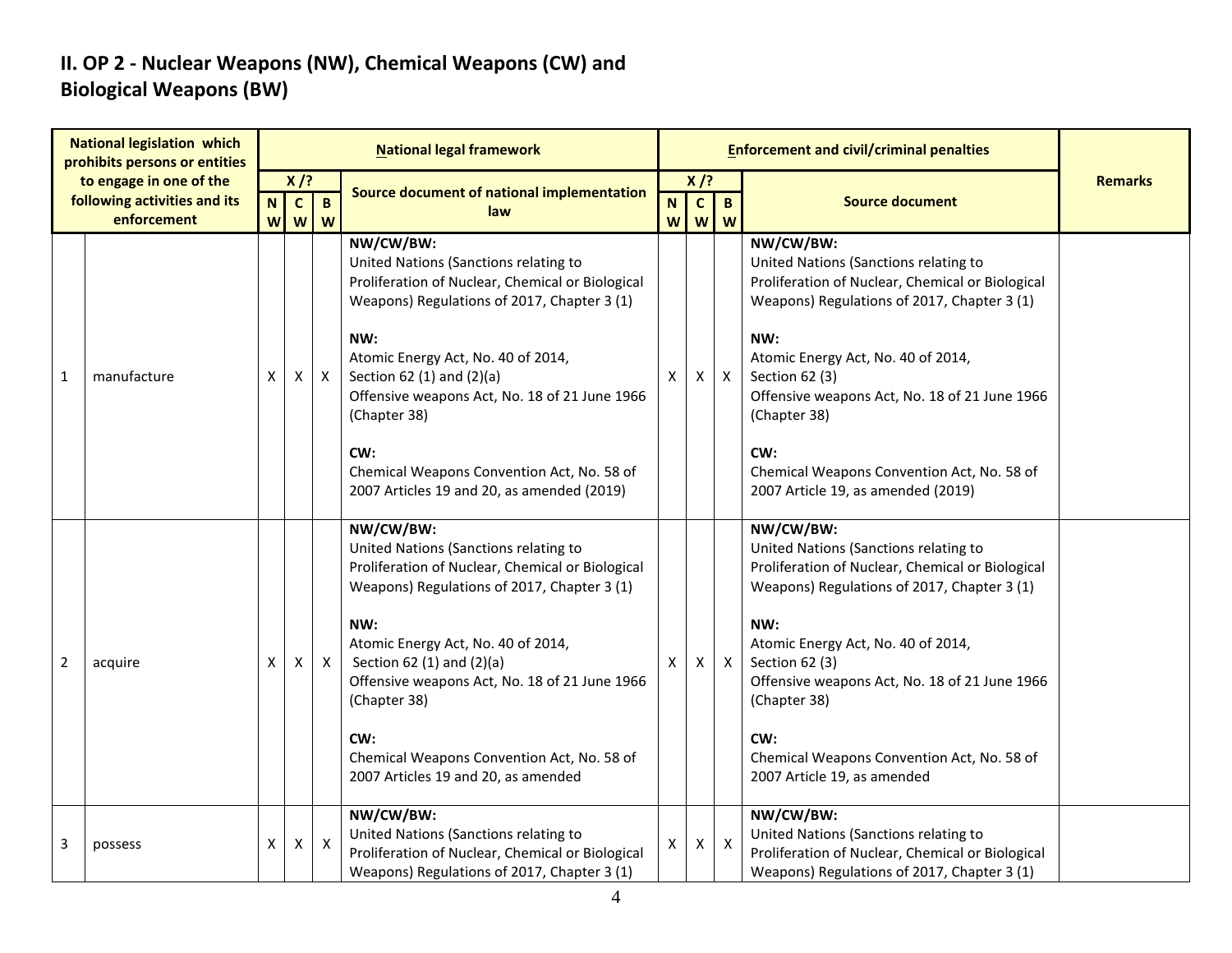|   |           |   |              |                           | NW:<br>Atomic Energy Act, No. 40 of 2014,<br>Section 62 (1) and (2)(a)<br>Offensive weapons Act, No. 18 of 21 June 1966<br>(Chapter 38)<br>CW:<br>Chemical Weapons Convention Act, No. 58 of<br>2007 Articles 19 and 20, as amended                                                                                 |   |   |                           | NW:<br>Atomic Energy Act, No. 40 of 2014,<br>Section 62 (3)<br>Offensive weapons Act, No. 18 of 21 June 1966<br>(Chapter 38)<br>CW:<br>Chemical Weapons Convention Act, No. 58 of<br>2007 Article 19, as amended                                                                                         |  |
|---|-----------|---|--------------|---------------------------|---------------------------------------------------------------------------------------------------------------------------------------------------------------------------------------------------------------------------------------------------------------------------------------------------------------------|---|---|---------------------------|----------------------------------------------------------------------------------------------------------------------------------------------------------------------------------------------------------------------------------------------------------------------------------------------------------|--|
| 4 | develop   | Χ | $\mathsf{X}$ | $\mathsf{X}$              | NW/CW/BW:<br>United Nations (Sanctions relating to<br>Proliferation of Nuclear, Chemical or Biological<br>Weapons) Regulations of 2017, Chapter 3 (1)<br>NW:<br>Atomic Energy Act, No. 40 of 2014,<br>Section 62 (2)(a)<br>CW:<br>Chemical Weapons Convention Act, No. 58 of<br>2007 Articles 19 and 20, as amended | X | X | X                         | NW/CW/BW:<br>United Nations (Sanctions relating to<br>Proliferation of Nuclear, Chemical or Biological<br>Weapons) Regulations of 2017, Chapter 3 (1)<br>NW:<br>Atomic Energy Act, No. 40 of 2014,<br>Section 62 (3)<br>CW:<br>Chemical Weapons Convention Act, No. 58 of<br>2007 Article 19, as amended |  |
| 5 | transport | X | X.           | $\mathsf{X}$              | NW/CW/BW:<br>United Nations (Sanctions relating to<br>Proliferation of Nuclear, Chemical or Biological<br>Weapons) Regulations of 2017, Chapter 3 (1)<br>NW:<br>Atomic Energy Act, No. 40 of 2014,<br>Section 62 (2)(a)<br>Offensive weapons Act, No. 18 of 21 June 1966<br>(Chapter 38)                            | X | X | $\mathsf{X}$              | NW/CW/BW:<br>United Nations (Sanctions relating to<br>Proliferation of Nuclear, Chemical or Biological<br>Weapons) Regulations of 2017, Chapter 3 (1)<br>NW:<br>Atomic Energy Act, No. 40 of 2014,<br>Section 62 (3)<br>Offensive weapons Act, No. 18 of 21 June 1966<br>(Chapter 38)                    |  |
| 6 | transfer  | X |              | $\boldsymbol{\mathsf{X}}$ | NW/CW/BW:<br>United Nations (Sanctions relating to<br>Proliferation of Nuclear, Chemical or Biological<br>Weapons) Regulations of 2017, Chapter 3 (1)<br>NW:<br>Atomic Energy Act, No. 40 of 2014,<br>Section 62 (2)(a)                                                                                             | X | Χ | $\boldsymbol{\mathsf{X}}$ | NW/CW/BW:<br>United Nations (Sanctions relating to<br>Proliferation of Nuclear, Chemical or Biological<br>Weapons) Regulations of 2017, Chapter 3 (1)<br>NW:<br>Atomic Energy Act, No. 40 of 2014,<br>Section 62 (3)                                                                                     |  |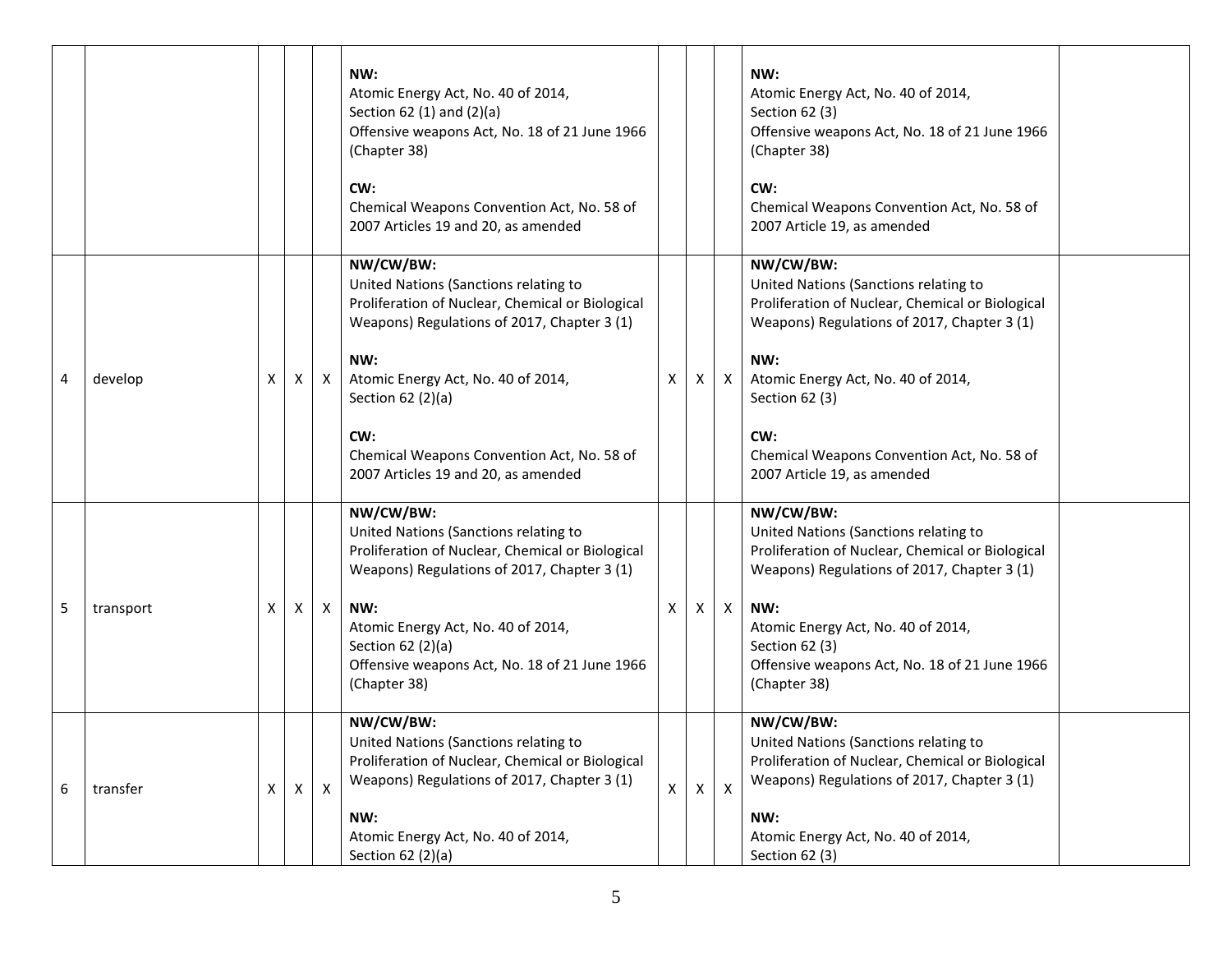|   |                                                                    |   |   |              | Offensive weapons Act, No. 18 of 21 June 1966<br>(Chapter 38)<br>CW:<br>Chemical Weapons Convention Act, No. 58 of<br>2007 Article 19, as amended                                                                                                                                                                                                                                        |    |          |              | Offensive weapons Act, No. 18 of 21 June 1966<br>(Chapter 38)<br>CW:<br>Chemical Weapons Convention Act, No. 58 of<br>2007 Article 19, as amended                                                                                                                                                                                                                                                                                                                                                                                                                                                                                                                                                                                                |  |
|---|--------------------------------------------------------------------|---|---|--------------|------------------------------------------------------------------------------------------------------------------------------------------------------------------------------------------------------------------------------------------------------------------------------------------------------------------------------------------------------------------------------------------|----|----------|--------------|--------------------------------------------------------------------------------------------------------------------------------------------------------------------------------------------------------------------------------------------------------------------------------------------------------------------------------------------------------------------------------------------------------------------------------------------------------------------------------------------------------------------------------------------------------------------------------------------------------------------------------------------------------------------------------------------------------------------------------------------------|--|
| 7 | use                                                                | X | X | $\mathsf{x}$ | NW/CW/BW:<br>United Nations (Sanctions relating to<br>Proliferation of Nuclear, Chemical or Biological<br>Weapons) Regulations of 2017, Chapter 3 (1)<br>Suppression of Terrorist Bombing Act of 1999,<br>Section 3 (1) and 14 (b)<br>NW:<br>Atomic Energy Act, No. 40 of 2014,<br>Section 62 (2)(a)<br>CW:<br>Chemical Weapons Convention Act, No. 58 of<br>2007 Article 19, as amended | X  | $\times$ | $\mathsf{X}$ | NW/CW/BW:<br>United Nations (Sanctions relating to<br>Proliferation of Nuclear, Chemical or Biological<br>Weapons) Regulations of 2017, Chapter 3 (1)<br>Suppression of Terrorist Bombing Act of 1999,<br>Section 3 and 14 (b)<br>NW:<br>Atomic Energy Act, No. 40 of 2014,<br>Section 62 (3)<br>Penal Code, Articles 315 - 317 (Voluntarily<br>causing hurt by dangerous weapons or means)<br>CW:<br>Chemical Weapons Convention Act, No. 58 of<br>2007 Article 19, as amended<br>Penal Code, Articles 315 - 317 (Voluntarily<br>causing hurt by dangerous weapons or means)<br>BW:<br>Penal Code, Chapter XIV Articles 262 and 263<br>(Unlawful, Negligent or malicious act likely to<br>spread infection or any disease dangerous to<br>life) |  |
| 8 | attempt to engage in<br>abovementioned<br>activities               | Χ | Χ | X            | NW/CW/BW:<br>Penal Code Article 490                                                                                                                                                                                                                                                                                                                                                      | X. | X        | $\mathsf{X}$ | NW/CW/BW:<br>Penal Code Article 490                                                                                                                                                                                                                                                                                                                                                                                                                                                                                                                                                                                                                                                                                                              |  |
| 9 | participate as an<br>accomplice in<br>abovementioned<br>activities | X | X | $\mathsf{X}$ | NW/CW/BW:<br>United Nations (Sanctions relating to<br>Proliferation of Nuclear, Chemical or Biological<br>Weapons) Regulations of 2017, Chapter 3 (2)<br>Suppression of Terrorist Bombing Act of 1999,<br>Section 3 (2) and 14 (b)<br>NW:<br>Atomic Energy Act, No. 40 of 2014,                                                                                                          | X  | X        | $\mathsf{X}$ | NW/CW/BW:<br>United Nations (Sanctions relating to<br>Proliferation of Nuclear, Chemical or Biological<br>Weapons) Regulations of 2017, Chapter 3 (2)<br>Suppression of Terrorist Bombing Act of 1999,<br>Section 3 (2) and 14 (b)<br>NW:<br>Atomic Energy Act, No. 40 of 2014,                                                                                                                                                                                                                                                                                                                                                                                                                                                                  |  |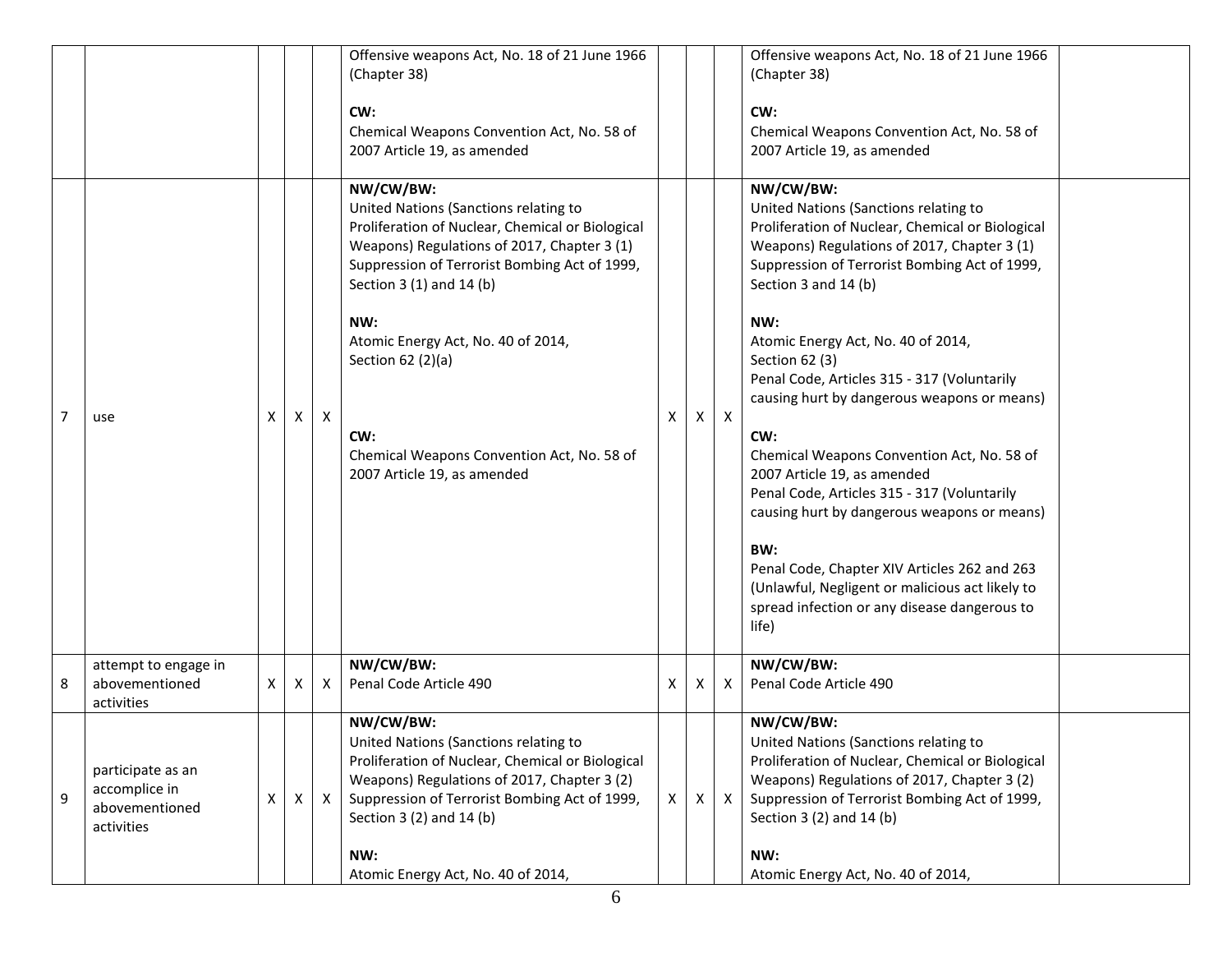|    |                                           |   |                           |              | Section 62 (1) and $(2)(c)$                                                                                                                                                                                                                                                                                                                                                                                                          |   |   |              | Section 62 (3)                                                                                                                                                                                                                                                                                                                                                                                                                                                                                                                                           |  |
|----|-------------------------------------------|---|---------------------------|--------------|--------------------------------------------------------------------------------------------------------------------------------------------------------------------------------------------------------------------------------------------------------------------------------------------------------------------------------------------------------------------------------------------------------------------------------------|---|---|--------------|----------------------------------------------------------------------------------------------------------------------------------------------------------------------------------------------------------------------------------------------------------------------------------------------------------------------------------------------------------------------------------------------------------------------------------------------------------------------------------------------------------------------------------------------------------|--|
|    |                                           |   |                           |              | CW:<br>Chemical Weapons Convention Act, No. 58 of<br>2007 Article 19, as amended<br>BW:<br>Penal Code, Articles 32 and 33                                                                                                                                                                                                                                                                                                            |   |   |              | CW:<br>Chemical Weapons Convention Act, No. 58 of<br>2007 Article 19, as amended<br>BW:<br>Penal Code, Chapter XIV Articles 262 and 263<br>(Unlawful, Negligent or malicious act likely to<br>spread infection or any disease dangerous to<br>life)                                                                                                                                                                                                                                                                                                      |  |
| 10 | assist in<br>abovementioned<br>activities | x | X                         | $\mathsf{X}$ | NW/CW/BW:<br>United Nations (Sanctions relating to<br>Proliferation of Nuclear, Chemical or Biological<br>Weapons) Regulations of 2017, Chapter 3 (2)<br>Suppression of Terrorist Bombing Act of 1999,<br>Section 3 (2) and 14 (b)<br>NW:<br>Atomic Energy Act, No. 40 of 2014,<br>Section 62 (1) and $(2)(c)$<br>CW:<br>Chemical Weapons Convention Act, No. 58 of<br>2007 Article 19, as amended<br>BW:<br>Penal Code, Article 209 | x | X | $\mathsf{X}$ | NW/CW/BW:<br>United Nations (Sanctions relating to<br>Proliferation of Nuclear, Chemical or Biological<br>Weapons) Regulations of 2017, Chapter 3 (2)<br>Suppression of Terrorist Bombing Act of 1999,<br>Section 3 (2) and 14 (b)<br>NW:<br>Atomic Energy Act, No. 40 of 2014,<br>Section 62 (3)<br>CW:<br>Chemical Weapons Convention Act, No. 58 of<br>2007 Article 19, as amended<br>BW:<br>Penal Code, Chapter XIV Articles 262 and 263<br>(Unlawful, Negligent or malicious act likely to<br>spread injection or any disease dangerous to<br>life) |  |
| 11 | finance<br>abovementioned<br>activities   | X | $\boldsymbol{\mathsf{X}}$ | $\mathsf{X}$ | NW/CW/BW:<br>United Nations (Sanctions relating to<br>Proliferation of Nuclear, Chemical or Biological<br>Weapons) Regulations of 2017, Chapter 3 (2)<br>Convention on the Suppression of terrorist<br>Financing Act No. 25 of 2005 as amended by<br>Act, No. 3 of 2013, Section 3 (1) and (2)<br>NW:<br>Atomic Energy Act, No. 40 of 2014,<br>Section 62 (1) and $(2)(c)$                                                           | X | X | $\mathsf{X}$ | NW/CW/BW:<br>United Nations (Sanctions relating to<br>Proliferation of Nuclear, Chemical or Biological<br>Weapons) Regulations of 2017, Chapter 3 (2)<br>Convention on the Suppression of terrorist<br>Financing Act No. 25 of 2005, as amended by<br>Act, No. 3 of 2013, Section 3 (4)<br>NW:<br>Atomic Energy Act, No. 40 of 2014,<br>Section 62 (3)                                                                                                                                                                                                   |  |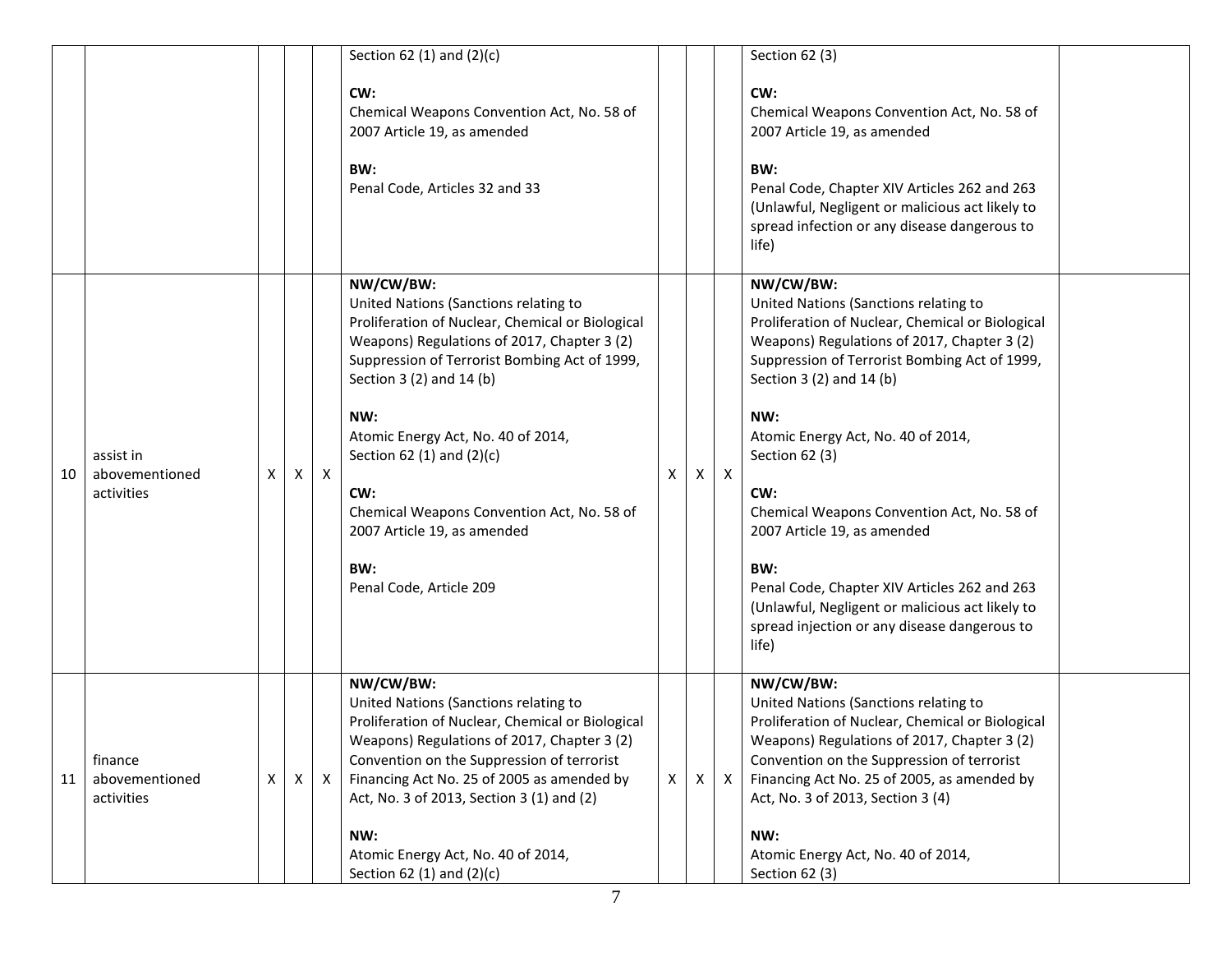| abovementioned<br>activities related to<br>means of delivery $1$ |  | X | NW/CW/BW:<br>United Nations (Sanctions relating to<br>Proliferation of Nuclear, Chemical or Biological<br>Weapons) Regulations of 2017,<br>Chapters 3 and 4. | $\mathsf{v}$ | $\times$ | NW/CW/BW:<br>United Nations (Sanctions relating to<br>Proliferation of Nuclear, Chemical or Biological<br>Weapons) Regulations of 2017,<br>Chapters 3 and 4. |  |
|------------------------------------------------------------------|--|---|--------------------------------------------------------------------------------------------------------------------------------------------------------------|--------------|----------|--------------------------------------------------------------------------------------------------------------------------------------------------------------|--|

1. Means of delivery: missiles, rockets and other unmanned systems capable of delivering nuclear, chemical, or biological weapons that are specially designed for such use.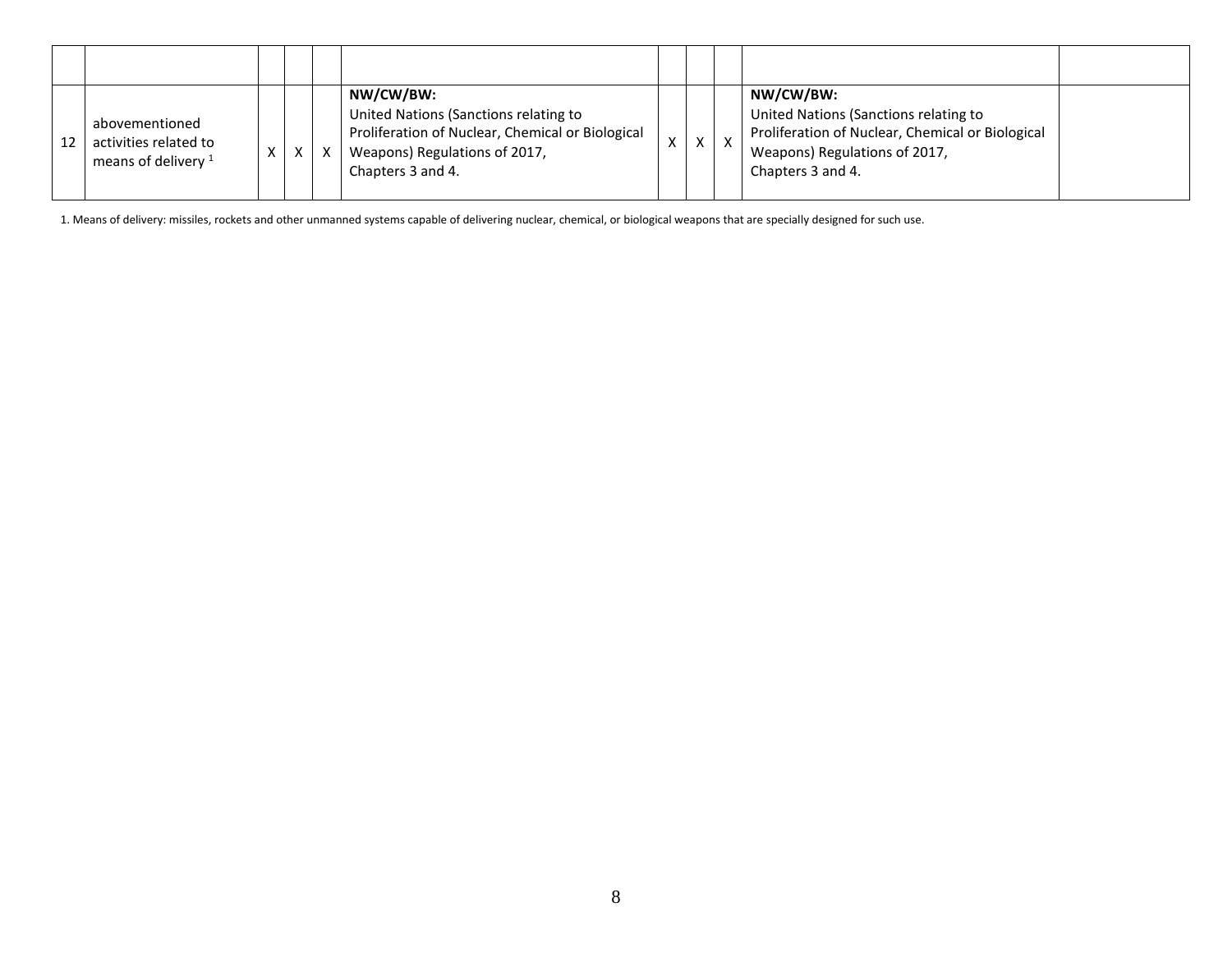#### **III. OP 3 (a) and (b) - Account for/Secure/Physically protect NW, CW and BW, including Related Materials <sup>2</sup>**

|                | <b>Measures to establish</b><br>domestic controls to prevent                                                  |                    |                            |                   | National legal and/or regulatory framework                                                                                                                                                                                                                                                                                                                                                                                                                                                                                                                                                                                                           |        |                            |              | <b>Enforcement and civil/criminal penalties</b>                                                                                                                                                                                                                                                                                                                                                                                                                                                                                                                                                                                                                                                                                                                                                                                                                                            |                |
|----------------|---------------------------------------------------------------------------------------------------------------|--------------------|----------------------------|-------------------|------------------------------------------------------------------------------------------------------------------------------------------------------------------------------------------------------------------------------------------------------------------------------------------------------------------------------------------------------------------------------------------------------------------------------------------------------------------------------------------------------------------------------------------------------------------------------------------------------------------------------------------------------|--------|----------------------------|--------------|--------------------------------------------------------------------------------------------------------------------------------------------------------------------------------------------------------------------------------------------------------------------------------------------------------------------------------------------------------------------------------------------------------------------------------------------------------------------------------------------------------------------------------------------------------------------------------------------------------------------------------------------------------------------------------------------------------------------------------------------------------------------------------------------------------------------------------------------------------------------------------------------|----------------|
|                | the proliferation of NW, CW,<br><b>BW, and their means of</b><br>delivery; controls over<br>related materials | $\mathbf N$<br>W   | $X$ /?<br>$\mathbf c$<br>W | $\mathbf{B}$<br>W | <b>Source document</b>                                                                                                                                                                                                                                                                                                                                                                                                                                                                                                                                                                                                                               | N<br>W | $X$ /?<br>$\mathbf c$<br>W | B.<br>W      | <b>Source document</b>                                                                                                                                                                                                                                                                                                                                                                                                                                                                                                                                                                                                                                                                                                                                                                                                                                                                     | <b>Remarks</b> |
| $\mathbf 1$    | Measures to account for<br>production                                                                         | $\pmb{\mathsf{X}}$ | X                          | $\boldsymbol{X}$  | NW/CW/BW:<br>United Nations (Sanctions relating to<br>Proliferation of Nuclear, Chemical or Biological<br>Weapons) Regulations of 2017, Chapter 5 (1).<br>NW:<br>INFCIRC/320<br>Atomic Energy Act No. 40 of 2014,<br>Section 12(j), 63 - 65<br>Regulations on Ionizing Radiation Protection of<br>the Atomic Safety Regulation Protection No. 1<br>of 1999, Articles 4 and 15<br>CW:<br>Chemical Weapons Convention Act, No. 58 of<br>2007 Articles 20, 24 and 25, as amended<br>BW:<br>Animal Diseases Act, No. 59 of 1992, Article 17,<br>(manufacture of veterinary drugs and<br>veterinary biological products and issue of<br>licence therefor) | Χ      | $\mathsf{X}$               | $\mathsf{X}$ | NW/CW/BW:<br>United Nations (Sanctions relating to<br>Proliferation of Nuclear, Chemical or Biological<br>Weapons) Regulations of 2017, Chapter 5 (2).<br>NW:<br>Atomic Energy Act No. 40 of 2014, Section 66<br>Regulations on Ionizing Radiation Protection of<br>the Atomic Safety Regulation Protection No. 1 of<br>1999, Article 11 (Any person who contravenes or<br>fails to comply with these Regulations shall be<br>guilty of an offence under the Act)<br>CW:<br>Chemical Weapons Convention Act, No. 58 of<br>2007 Articles 13, 20, 24 and 25, as amended.<br>(The Authority shall prepare such initial, annual<br>and other periodic declarations regarding toxic<br>chemicals or precursors listed in Schedules I, II<br>and III to this Act or any other declaration<br>required to be made under the Convention)<br>BW:<br>Animal Diseases Act, No. 59 of 1992, Article 35 |                |
| $\overline{2}$ | Measures to account for<br>use                                                                                | $\pmb{\mathsf{X}}$ | X                          | $\mathsf{X}$      | NW/CW/BW:<br>United Nations (Sanctions relating to<br>Proliferation of Nuclear, Chemical or Biological<br>Weapons) Regulations of 2017, Chapter 5 (1).                                                                                                                                                                                                                                                                                                                                                                                                                                                                                               | X      | $\mathsf{X}$               | $\mathsf{X}$ | NW/CW/BW:<br>United Nations (Sanctions relating to<br>Proliferation of Nuclear, Chemical or Biological<br>Weapons) Regulations of 2017, Chapter 5 (2).                                                                                                                                                                                                                                                                                                                                                                                                                                                                                                                                                                                                                                                                                                                                     |                |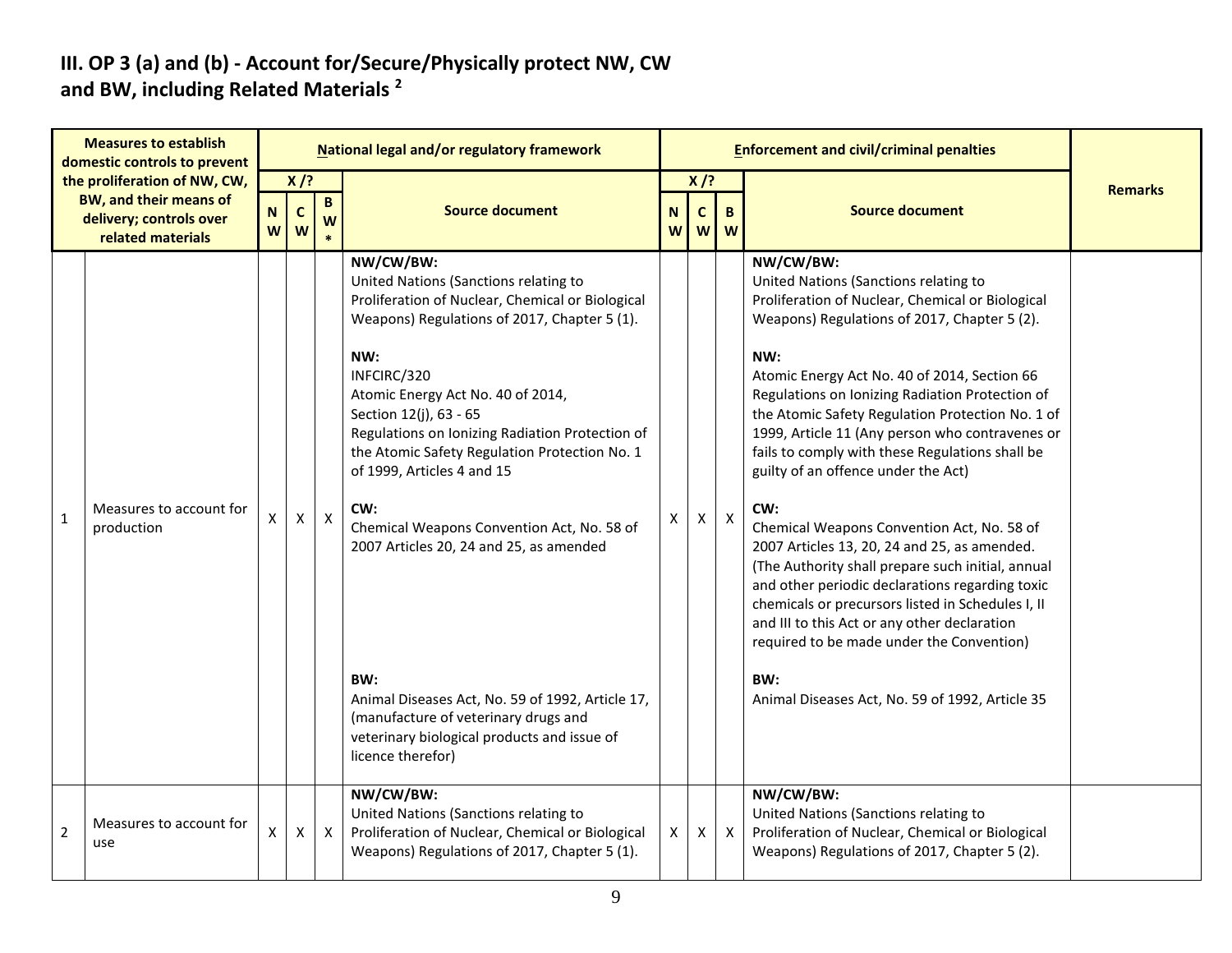|                |                                      |              |                           | NW:<br>INFCIRC/320<br>Atomic Energy Act No. 40 of 2014, Section<br>$12(i)$ , 63 - 65<br>Regulations on Ionizing Radiation Protection of<br>the Atomic Safety Regulation Protection No. 1<br>of 1999, Article4, 15                                                                                                                                                                              |   |          |              | NW:<br>Atomic Energy Act No. 40 of 2014, Section 66<br>Regulations on Ionizing Radiation Protection of<br>the Atomic Safety Regulation Protection No. 1 of<br>1999, Article11                                                                                                                                                            |  |
|----------------|--------------------------------------|--------------|---------------------------|------------------------------------------------------------------------------------------------------------------------------------------------------------------------------------------------------------------------------------------------------------------------------------------------------------------------------------------------------------------------------------------------|---|----------|--------------|------------------------------------------------------------------------------------------------------------------------------------------------------------------------------------------------------------------------------------------------------------------------------------------------------------------------------------------|--|
|                |                                      |              |                           | CW:<br>Chemical Weapons Convention Act, No. 58 of<br>2007 Articles 20, 24 and 25, as amended                                                                                                                                                                                                                                                                                                   |   |          |              | CW:<br>Chemical Weapons Convention Act, No. 58 of<br>2007 Articles 13, 20, 24 and 25, as amended                                                                                                                                                                                                                                         |  |
|                |                                      |              |                           | BW:<br>Animal Diseases Act, No. 59 of 1992                                                                                                                                                                                                                                                                                                                                                     |   |          |              | BW:<br>Animal Diseases Act, No. 59 of 1992, Article 32<br>(8)                                                                                                                                                                                                                                                                            |  |
| $\overline{3}$ | Measures to account for<br>storage   | $\mathsf{X}$ | $\mathsf{X}$              | NW/CW/BW:<br>United Nations (Sanctions relating to<br>Proliferation of Nuclear, Chemical or Biological<br>Weapons) Regulations of 2017, Chapter 5 (1).<br>NW:<br>INFCIRC/320<br>Atomic Energy Act No. 40 of 2014, Section 57<br>$(2)$ and 86 $(2)(a)$<br>Regulations on Ionizing Radiation Protection of<br>the Atomic Safety Regulation Protection No. 1<br>of 1999, Articles 4 and 15<br>CW: | X | $\times$ | $\mathsf{X}$ | NW/CW/BW:<br>United Nations (Sanctions relating to<br>Proliferation of Nuclear, Chemical or Biological<br>Weapons) Regulations of 2017, Chapter 5 (2).<br>NW:<br>Regulations on Ionizing Radiation Protection of<br>the Atomic Safety Regulation Protection No. 1 of<br>1999, Article 11<br>CW:                                          |  |
|                |                                      |              |                           | Chemical Weapons Convention Act, No. 58 of<br>2007 Articles 20, 24 and 25, as amended                                                                                                                                                                                                                                                                                                          |   |          |              | Chemical Weapons Convention Act, No. 58 of<br>2007 Articles 13, 20, 24 and 25, as amended                                                                                                                                                                                                                                                |  |
| $\overline{4}$ | Measures to account for<br>transport | X            | $\boldsymbol{\mathsf{X}}$ | NW/CW/BW:<br>United Nations (Sanctions relating to<br>Proliferation of Nuclear, Chemical or Biological<br>Weapons) Regulations of 2017, Chapter 5 (1).<br>NW:<br>Atomic Energy Act No. 40 of 2014, Section<br>$12(g)$ , 26, 40 (2)(a) and 87                                                                                                                                                   | X | X        | $\mathsf{X}$ | NW/CW/BW:<br>United Nations (Sanctions relating to<br>Proliferation of Nuclear, Chemical or Biological<br>Weapons) Regulations of 2017, Chapter 5 (2).<br>NW:<br>Atomic Energy Act No. 40 of 2014, Section 66<br>Regulations on Ionizing Radiation Protection of<br>the Atomic Safety Regulation Protection No. 1 of<br>1999, Article 11 |  |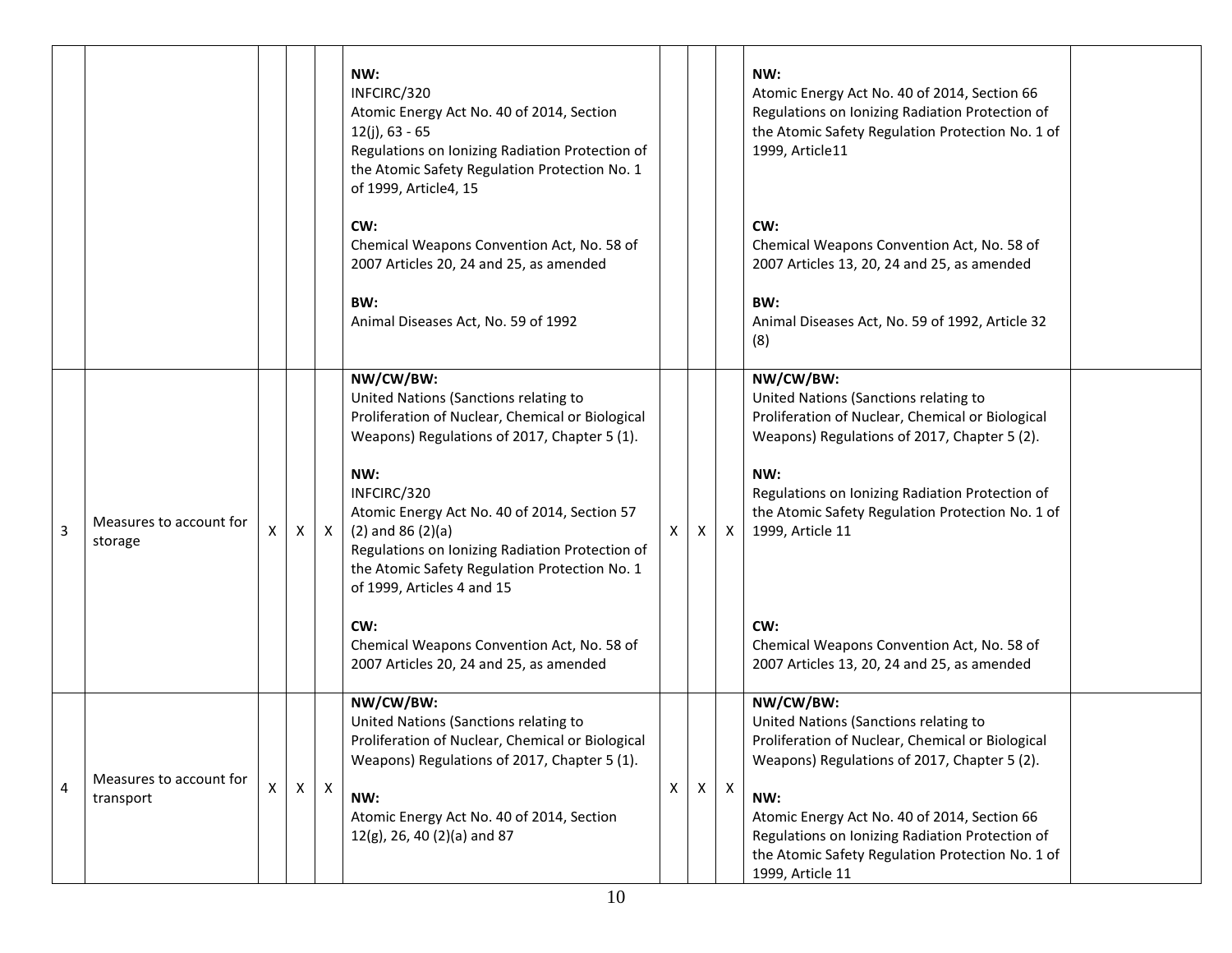|   |                                  |   |   |              | Regulations on Ionizing Radiation Protection of<br>the Atomic Safety Regulation Protection No. 1<br>of 1999, Articles 4, 15 and 51<br>CW:<br>Chemical Weapons Convention Act, No. 58 of<br>2007 Articles 20, 24 and 25, as amended                                                                                                                                                                                                                                                                                               |   |              |              | CW:<br>Chemical Weapons Convention Act, No. 58 of<br>2007 Articles 13, 20, 24 and 25, as amended                                                                                                                                                                                                                                                                                                                                                        |  |
|---|----------------------------------|---|---|--------------|----------------------------------------------------------------------------------------------------------------------------------------------------------------------------------------------------------------------------------------------------------------------------------------------------------------------------------------------------------------------------------------------------------------------------------------------------------------------------------------------------------------------------------|---|--------------|--------------|---------------------------------------------------------------------------------------------------------------------------------------------------------------------------------------------------------------------------------------------------------------------------------------------------------------------------------------------------------------------------------------------------------------------------------------------------------|--|
| 5 | Measures to secure<br>production | х | X | $\mathsf{X}$ | NW/CW/BW:<br>United Nations (Sanctions relating to<br>Proliferation of Nuclear, Chemical or Biological<br>Weapons) Regulations of 2017, Chapter 5 (1).<br>NW:<br>Atomic Energy Act No. 40 of 2014,<br>Paragraph 86<br>Regulations on Ionizing Radiation Protection of<br>the Atomic Safety Regulation Protection No. 1<br>of 1999, Articles 4 and 15<br>CW:<br>Chemical Weapons Convention Act, No. 58 of<br>2007 Articles 20, 24 and 25, as amended<br>BW:<br>National Environment Act No. 47 of 1980 and<br>Act No. 56 of 1988 | Χ | $\mathsf{X}$ | $\mathsf{X}$ | NW/CW/BW:<br>United Nations (Sanctions relating to<br>Proliferation of Nuclear, Chemical or Biological<br>Weapons) Regulations of 2017, Chapter 5 (2).<br>NW:<br>Atomic Energy Authority Act No. 40 of 2014,<br>Paragraph 18<br>Regulations on Ionizing Radiation Protection of<br>the Atomic Safety Regulation Protection No. 1 of<br>1999, Article 11<br>CW:<br>Chemical Weapons Convention Act, No. 58 of<br>2007 Articles 20, 24 and 25, as amended |  |
| 6 | Measures to secure use           | X | X | X            | NW/CW/BW:<br>United Nations (Sanctions relating to<br>Proliferation of Nuclear, Chemical or Biological<br>Weapons) Regulations of 2017, Chapter 5 (1).<br>NW:<br>Atomic Energy Authority Act No. 40 of 2014,<br>Paragraph 86<br>Regulations on Ionizing Radiation Protection of<br>the Atomic Safety Regulation Protection No. 1<br>of 1999, Articles 4 and 15<br>CW:<br>Chemical Weapons Convention Act, No. 58 of<br>2007 Articles 20, 24 and 25, as amended                                                                   | x | X            | X            | NW/CW/BW:<br>United Nations (Sanctions relating to<br>Proliferation of Nuclear, Chemical or Biological<br>Weapons) Regulations of 2017, Chapter 5 (2).<br>NW:<br>Atomic Energy Authority Act No. 40 of 2014,<br>Paragraph 18<br>Regulations on Ionizing Radiation Protection of<br>the Atomic Safety Regulation Protection No. 1 of<br>1999, Article 11<br>CW:<br>Chemical Weapons Convention Act, No. 58 of<br>2007 Articles 20, 24 and 25, as amended |  |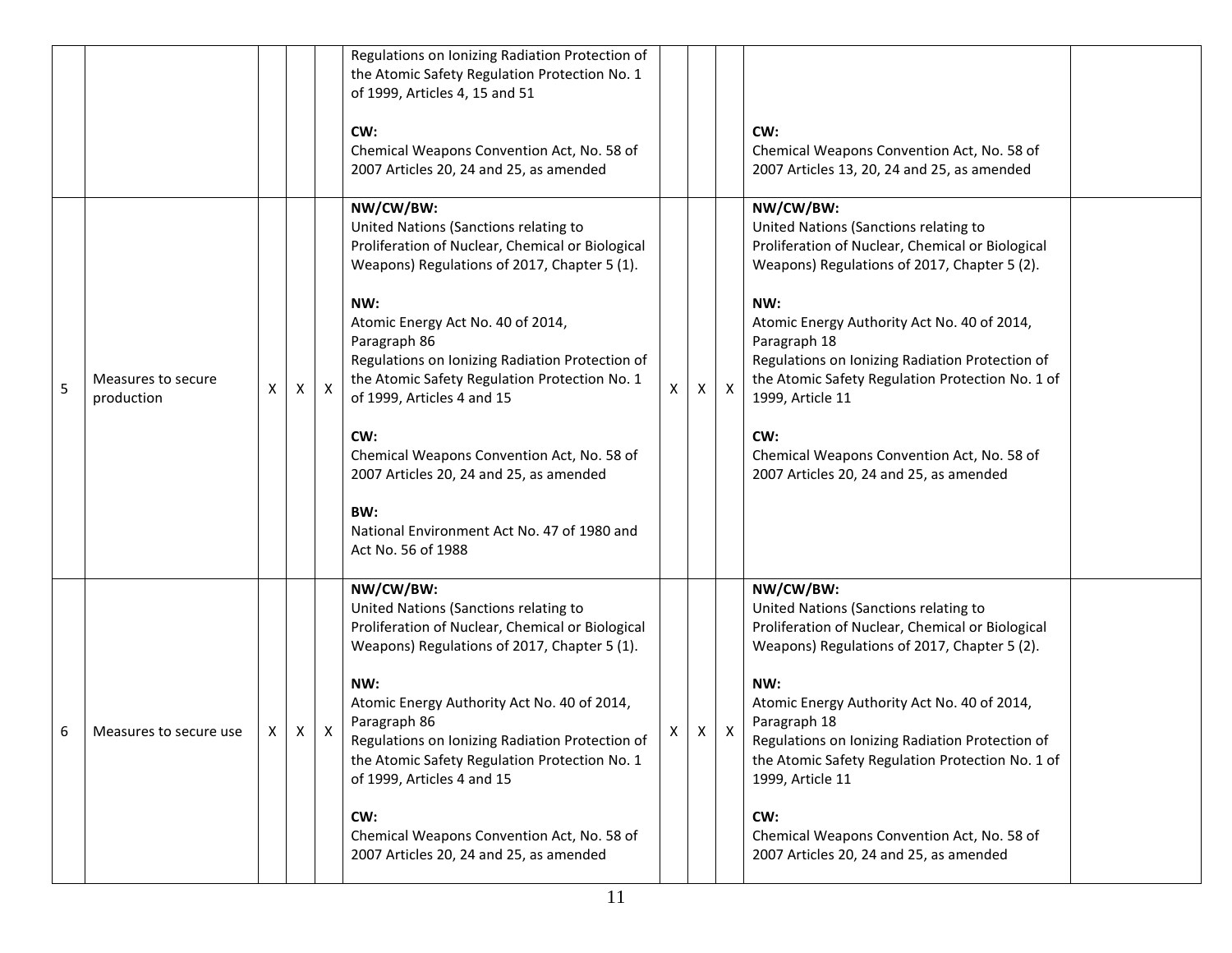| $\overline{7}$ | Measures to secure<br>storage   | $\pmb{\mathsf{X}}$ | Χ | $\mathsf{X}$ | NW/CW/BW:<br>United Nations (Sanctions relating to<br>Proliferation of Nuclear, Chemical or Biological<br>Weapons) Regulations of 2017, Chapter 5 (1).<br>NW:<br>Atomic Energy Authority Act No. 40 of 2014,<br>Paragraph 86<br>Regulations on Ionizing Radiation Protection of<br>the Atomic Safety Regulation Protection No. 1<br>of 1999, Articles 4 and 32<br>CW:<br>Chemical Weapons Convention Act, No. 58 of<br>2007 Articles 20, 24 and 25, as amended                                                                         | X            | X        | $\mathsf{X}$ | NW/CW/BW:<br>United Nations (Sanctions relating to<br>Proliferation of Nuclear, Chemical or Biological<br>Weapons) Regulations of 2017, Chapter 5 (2).<br>NW:<br>Atomic Energy Authority Act No. 40 of 2014,<br>Paragraph 18<br>Regulations on Ionizing Radiation Protection of<br>the Atomic Safety Regulation Protection No. 1 of<br>1999, Article 11<br>CW:<br>Chemical Weapons Convention Act, No. 58 of<br>2007 Articles 20, 24 and 25, as amended |  |
|----------------|---------------------------------|--------------------|---|--------------|----------------------------------------------------------------------------------------------------------------------------------------------------------------------------------------------------------------------------------------------------------------------------------------------------------------------------------------------------------------------------------------------------------------------------------------------------------------------------------------------------------------------------------------|--------------|----------|--------------|---------------------------------------------------------------------------------------------------------------------------------------------------------------------------------------------------------------------------------------------------------------------------------------------------------------------------------------------------------------------------------------------------------------------------------------------------------|--|
| 8              | Measures to secure<br>transport | $\pmb{\mathsf{X}}$ | Χ | X            | NW/CW/BW:<br>United Nations (Sanctions relating to<br>Proliferation of Nuclear, Chemical or Biological<br>Weapons) Regulations of 2017, Chapter 5 (1).<br>NW:<br>Atomic Energy Authority Act No. 40 of 2014,<br>Paragraph 87<br>Regulations on Ionizing Radiation Protection of<br>the Atomic Safety Regulation Protection No. 1<br>of 1999, Articles 4 and 15<br>CW:<br>Chemical Weapons Convention Act, No. 58 of<br>2007 Articles 20, 24 and 25, as amended<br>BW:<br>National Environment Act No. 47 of 1980 and<br>No. 56 of 1988 | X            | X        | $\mathsf{X}$ | NW/CW/BW:<br>United Nations (Sanctions relating to<br>Proliferation of Nuclear, Chemical or Biological<br>Weapons) Regulations of 2017, Chapter 5 (2).<br>NW:<br>Atomic Energy Authority Act No. 40 of 2014,<br>Paragraph 18<br>Regulations on Ionizing Radiation Protection of<br>the Atomic Safety Regulation Protection No. 1 of<br>1999, Article 11<br>CW:<br>Chemical Weapons Convention Act, No. 58 of<br>2007 Articles 20, 24 and 25, as amended |  |
| 9              | Physical protection<br>measures | X                  | X | $\mathsf{X}$ | NW/CW/BW:<br>United Nations (Sanctions relating to<br>Proliferation of Nuclear, Chemical or Biological<br>Weapons) Regulations of 2017, Chapter 5 (1).<br>NW:<br>Atomic Energy Authority Act No. 40 of 2014,<br>Paragraph 63                                                                                                                                                                                                                                                                                                           | $\mathsf{X}$ | $\times$ | $\mathsf{X}$ | NW/CW/BW:<br>United Nations (Sanctions relating to<br>Proliferation of Nuclear, Chemical or Biological<br>Weapons) Regulations of 2017, Chapter 5 (2).<br>NW:<br>Sri Lanka Atomic Energy Act No.40, 2014,<br>Paragraph 12 (k), 63                                                                                                                                                                                                                       |  |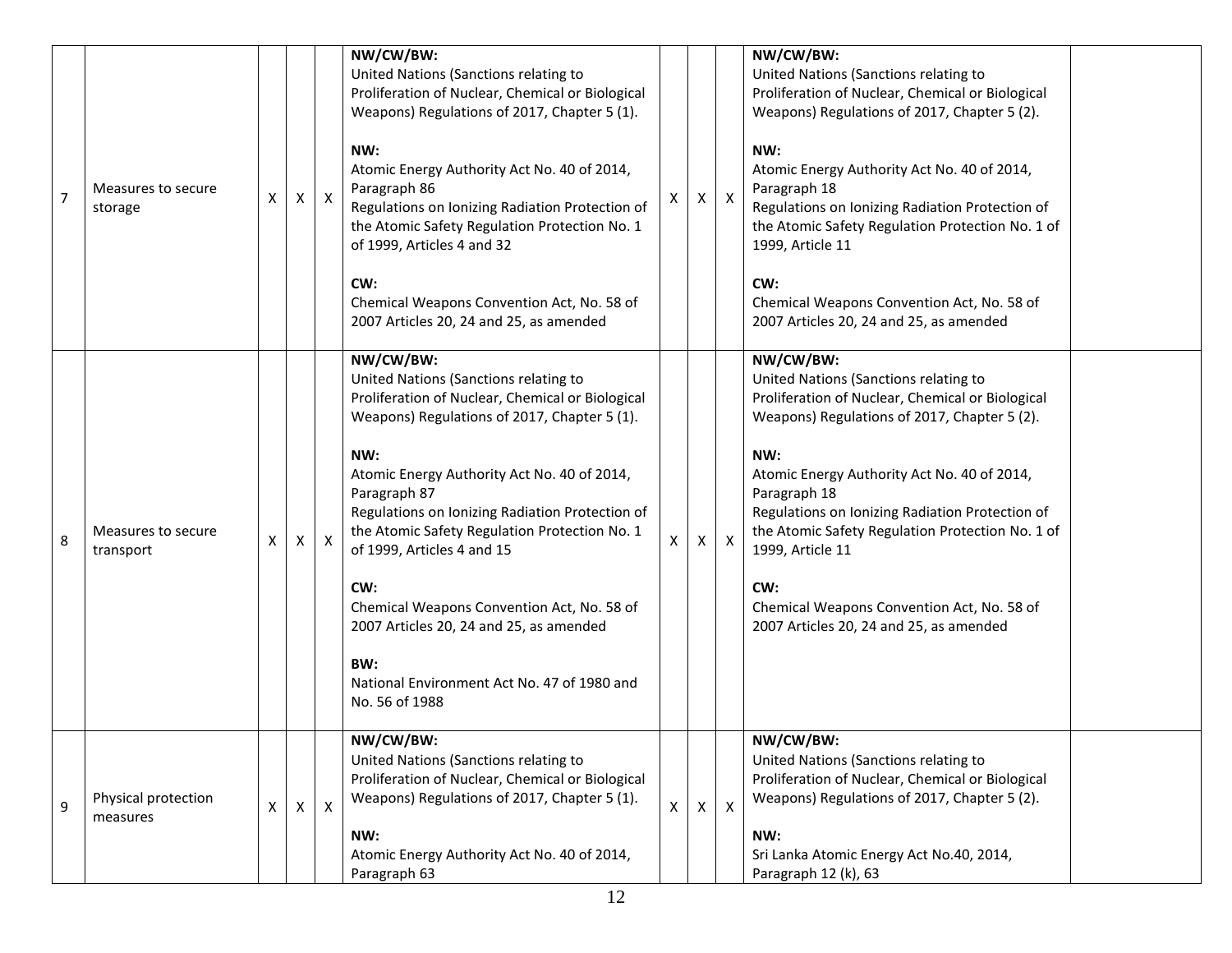|    |                       |  | Regulations on Ionizing Radiation Protection of<br>the Atomic Safety Regulation Protection No. 1<br>of 1999, Articles 4 and 15 |  | Regulations on Ionizing Radiation Protection of<br>the Atomic Safety Regulation Protection No. 1 of<br>1999, Article 11   |  |
|----|-----------------------|--|--------------------------------------------------------------------------------------------------------------------------------|--|---------------------------------------------------------------------------------------------------------------------------|--|
|    |                       |  | CW:<br>Chemical Weapons Convention Act, No. 58 of<br>2007 Article 18, as amended                                               |  | CW:<br>The inspector can operate any equipment,<br>including electronic equipment, located at the<br>premises or facility |  |
| 10 | Personnel Reliability |  |                                                                                                                                |  |                                                                                                                           |  |

2. Related materials: materials, equipment and technology covered by relevant multilateral treaties and arrangements, or included on national control lists, which could be used for the design, development, production or use of nuclear, chemical and biological weapons and their means of delivery.

\* Information required in this section may also be available in the State's Confidence Building Measures report, if submitted to the BWC Implementation Support Unit (online at: [http://www.unog.ch/80256EE600585943/\(httpPages\)/4FA4DA37A55C7966C12575780055D9E8?OpenDocument\)](http://www.unog.ch/80256EE600585943/(httpPages)/4FA4DA37A55C7966C12575780055D9E8?OpenDocument)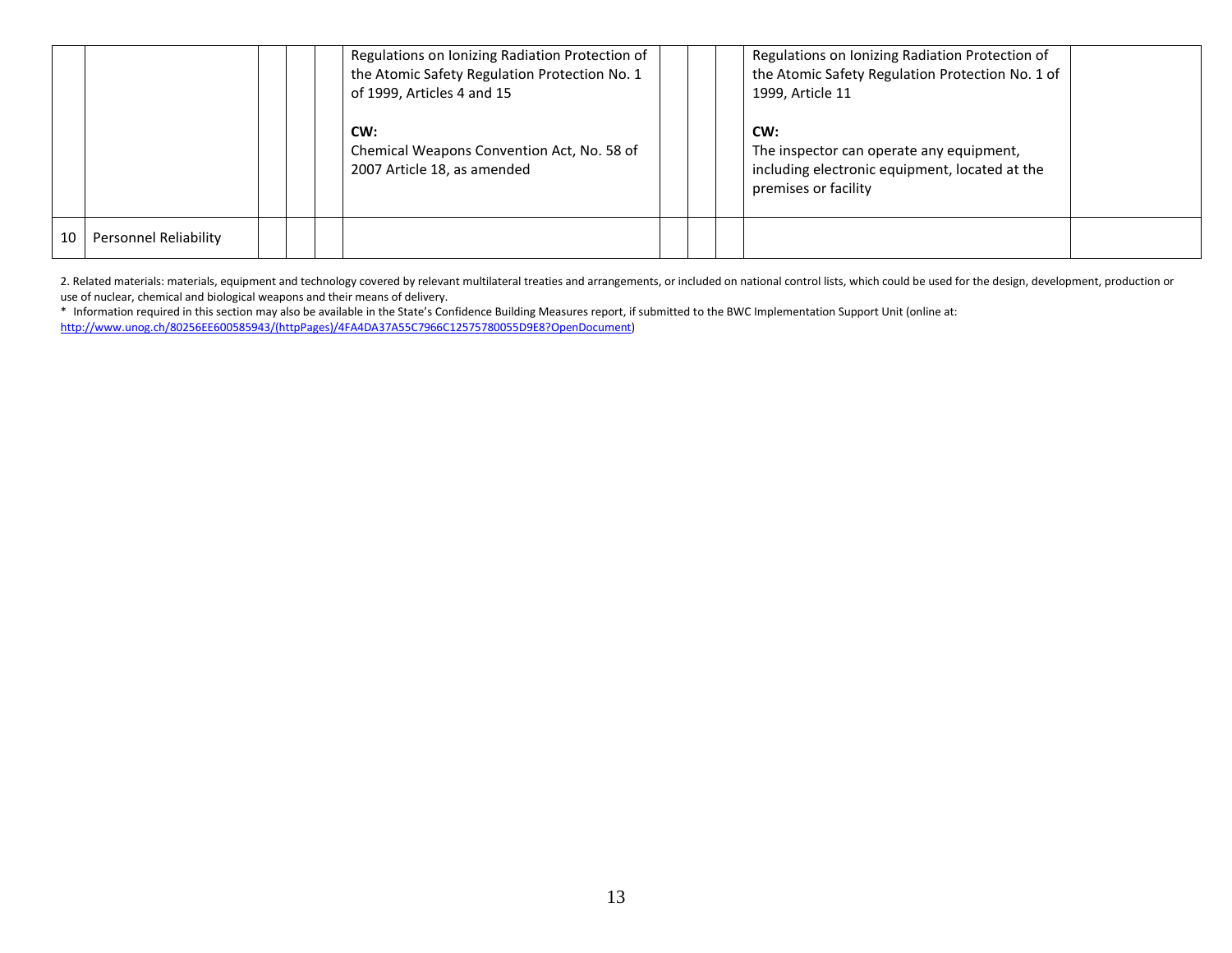#### **IV. OP 3 (a) and (b) - Account for/Secure/Physically protect NW including Related Materials (NW specific)**

|                | <b>Measures to establish</b><br>domestic controls to prevent<br>the proliferation of NW, and<br>their means of delivery;<br>controls over related<br>materials    | <b>Source document</b>                                                                                                                                                             |  |  |  |  |  |  |
|----------------|-------------------------------------------------------------------------------------------------------------------------------------------------------------------|------------------------------------------------------------------------------------------------------------------------------------------------------------------------------------|--|--|--|--|--|--|
| 1              | National regulatory<br>authority                                                                                                                                  | Atomic Energy Authority Act No. 40 of 2014, Section 9<br>Sri Lanka Atomic Energy Regulatory Council                                                                                |  |  |  |  |  |  |
| 2              | Licensing of nuclear<br>installations/entities/<br>use of materials                                                                                               | Atomic Energy Authority Act No. 19 40 of 2014<br>Regulations on Ionizing Radiation Protection of the Atomic Safety Regulation Protection No. 1 of 1999 (Enforcement<br>Article 11) |  |  |  |  |  |  |
| 3              | IAEA Safeguards<br>Agreements                                                                                                                                     | INFCIRC/320<br>Safeguards Agreement, in force 06 August 1984                                                                                                                       |  |  |  |  |  |  |
| 4              | IAEA Code of Conduct<br>on Safety and Security<br>of Radioactive Sources                                                                                          | Notification pursuant to GC(47)/RES/7.B                                                                                                                                            |  |  |  |  |  |  |
| 5              | Supplementary<br>Guidance on the Import<br>and Export of<br>Radioactive Sources of<br>the Code of Conduct on<br>the Safety and Security<br>of Radioactive Sources | Notification pursuant to GC(48)/RES/10.D                                                                                                                                           |  |  |  |  |  |  |
| 6              | IAEA Incident and<br><b>Trafficking Database</b>                                                                                                                  | <b>State Participating</b>                                                                                                                                                         |  |  |  |  |  |  |
| $\overline{7}$ | <b>Integrated Nuclear</b><br>Security Support Plan<br>(INSSP) / International<br><b>Physical Protection</b><br><b>Advisory Service (IPPAS)</b>                    | <b>INSSP</b> approved                                                                                                                                                              |  |  |  |  |  |  |
| 8              | Applying the physical<br>protection<br>recommendations in<br>INFCIRC/225/Rev.5                                                                                    |                                                                                                                                                                                    |  |  |  |  |  |  |
| $\mathbf{q}$   | <b>Other Agreements</b><br>related to IAEA                                                                                                                        | Convention on Nuclear Safety                                                                                                                                                       |  |  |  |  |  |  |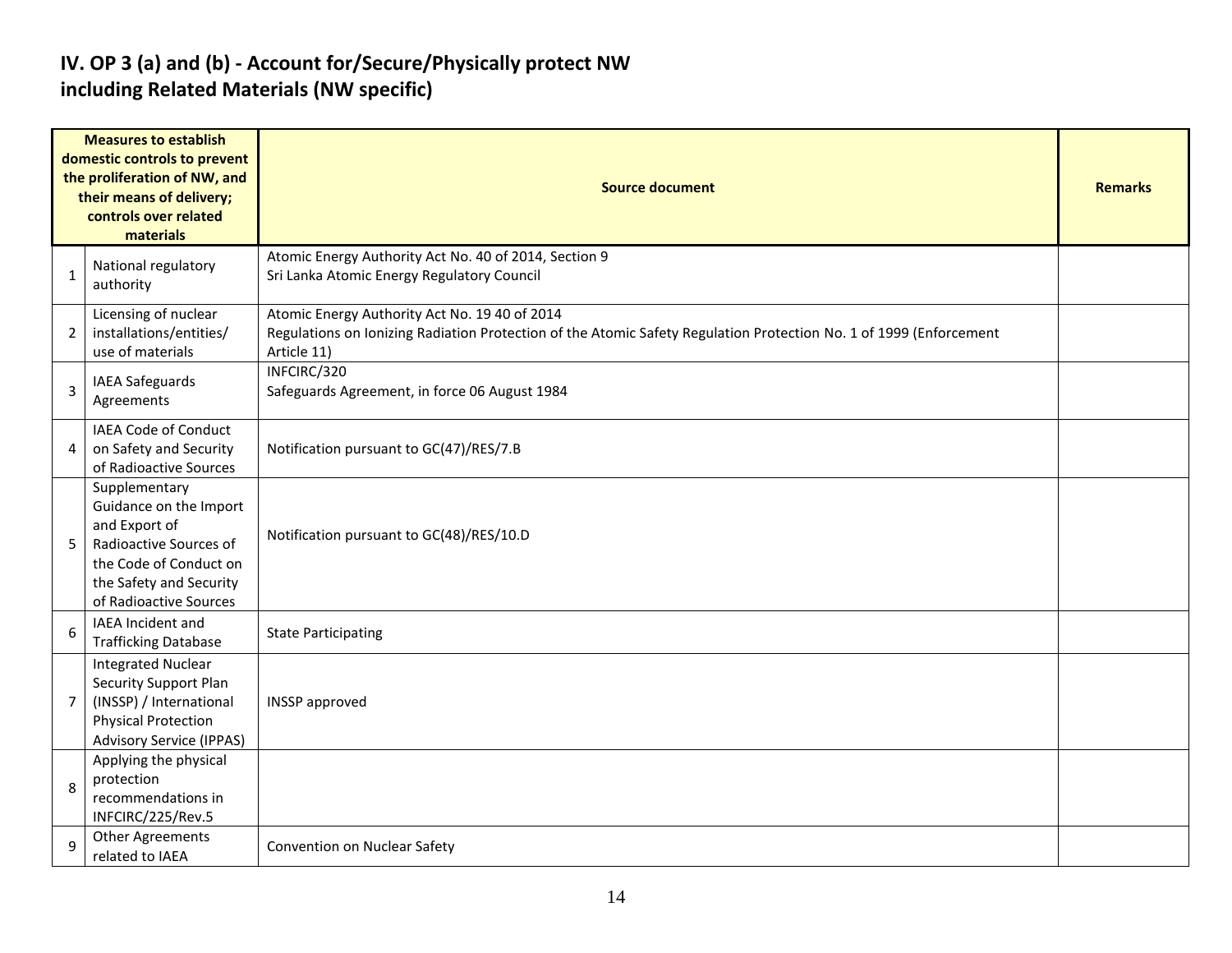| nuclear material |    | National legislation and<br>regulations related to |  |
|------------------|----|----------------------------------------------------|--|
|                  | 10 | including CPPNM                                    |  |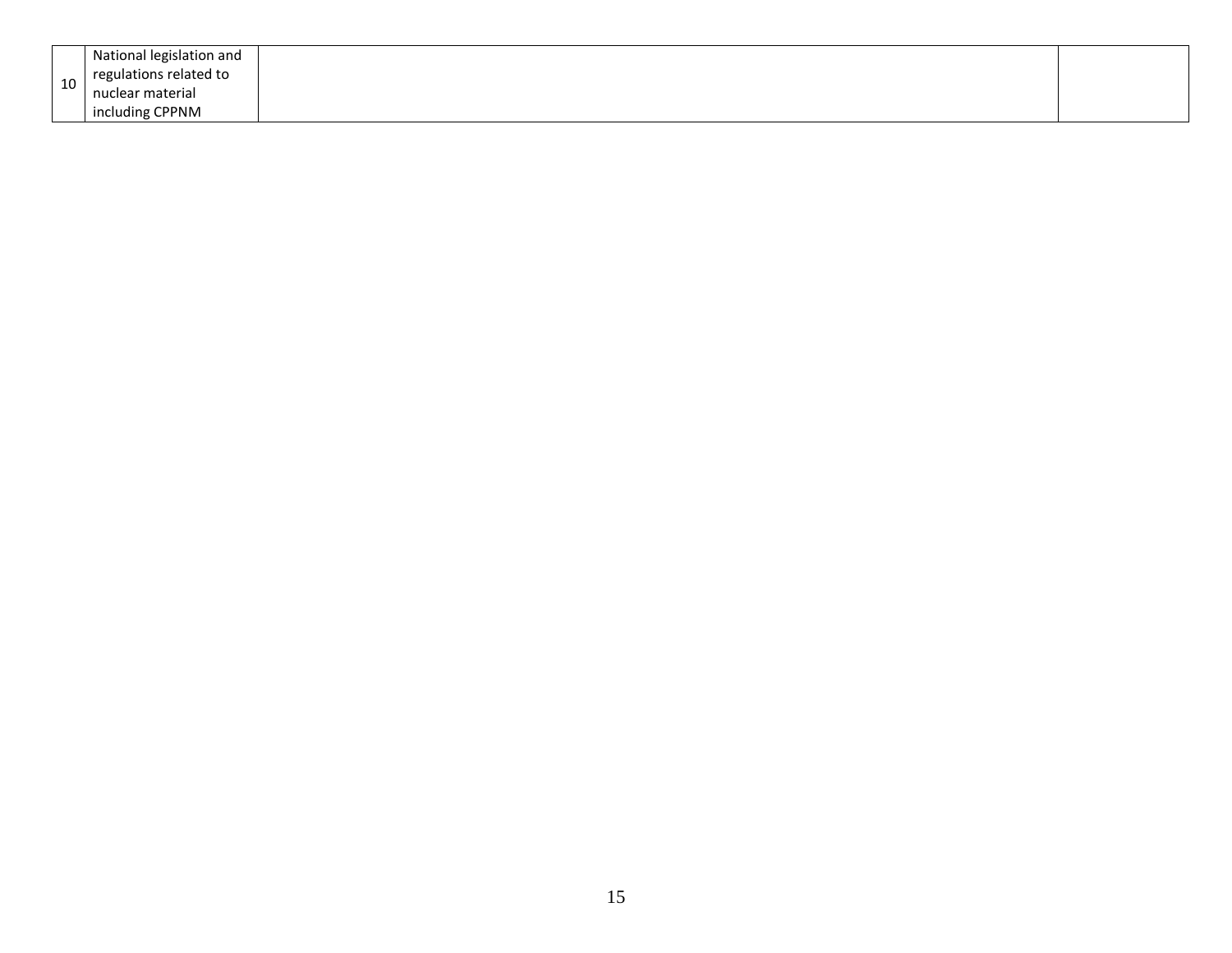#### **V. OP 3 (a) and (b) - Account for/Secure/Physically protect CW including Related Materials (CW specific)**

|   | <b>Measures to establish</b><br>domestic controls to prevent<br>the proliferation of CW, and<br>their means of delivery;<br>controls over related<br>materials | Source document                                                                                                                                                                                              |  |  |  |  |  |
|---|----------------------------------------------------------------------------------------------------------------------------------------------------------------|--------------------------------------------------------------------------------------------------------------------------------------------------------------------------------------------------------------|--|--|--|--|--|
|   | National CWC authority                                                                                                                                         | Chemical Weapons Convention Act, No. 58 of 2007 Article 5, as amended (establishes the Ministry of Industry and<br>Commerce as the National Authority for Implementation of the Chemical Weapons Convention) |  |  |  |  |  |
|   | Licensing/registration of<br>installations/facilities/<br>persons/entities/use/<br>handling of related<br>materials                                            | Chemical Weapons Convention Act, No. 58 of 2007 Article 19, Article 24 (Registration of persons)                                                                                                             |  |  |  |  |  |
| 3 | Old or abandoned<br>chemical weapons                                                                                                                           |                                                                                                                                                                                                              |  |  |  |  |  |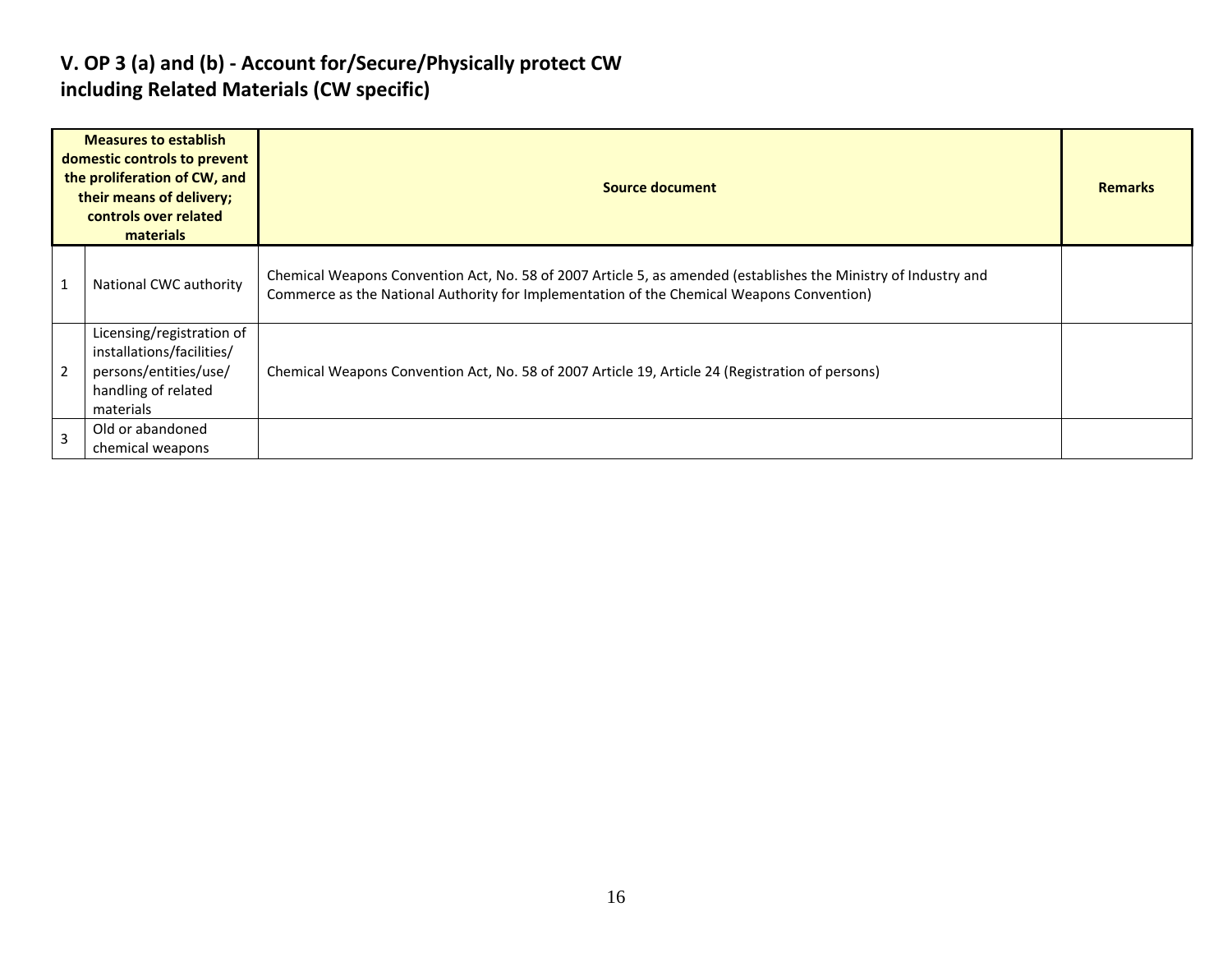#### **VI. OP 3 (a) and (b) - Account for/Secure/Physically protect BW including Related Materials (BW specific)**

| <b>Measures to establish</b><br>domestic controls to prevent<br>the proliferation of BW, their<br>means of delivery; controls<br>over related materials | Source document                                                                                                                                                                                 |  |  |  |  |
|---------------------------------------------------------------------------------------------------------------------------------------------------------|-------------------------------------------------------------------------------------------------------------------------------------------------------------------------------------------------|--|--|--|--|
| Licensing/registration of<br>installations/facilities/<br>persons/entities/use/<br>handling of materials                                                | Director of Animal Production and Health (Animal Diseases Act, No. 59 of 1992, Article 17, manufacture of veterinary drugs<br>and veterinary biological products and issue of licence therefor) |  |  |  |  |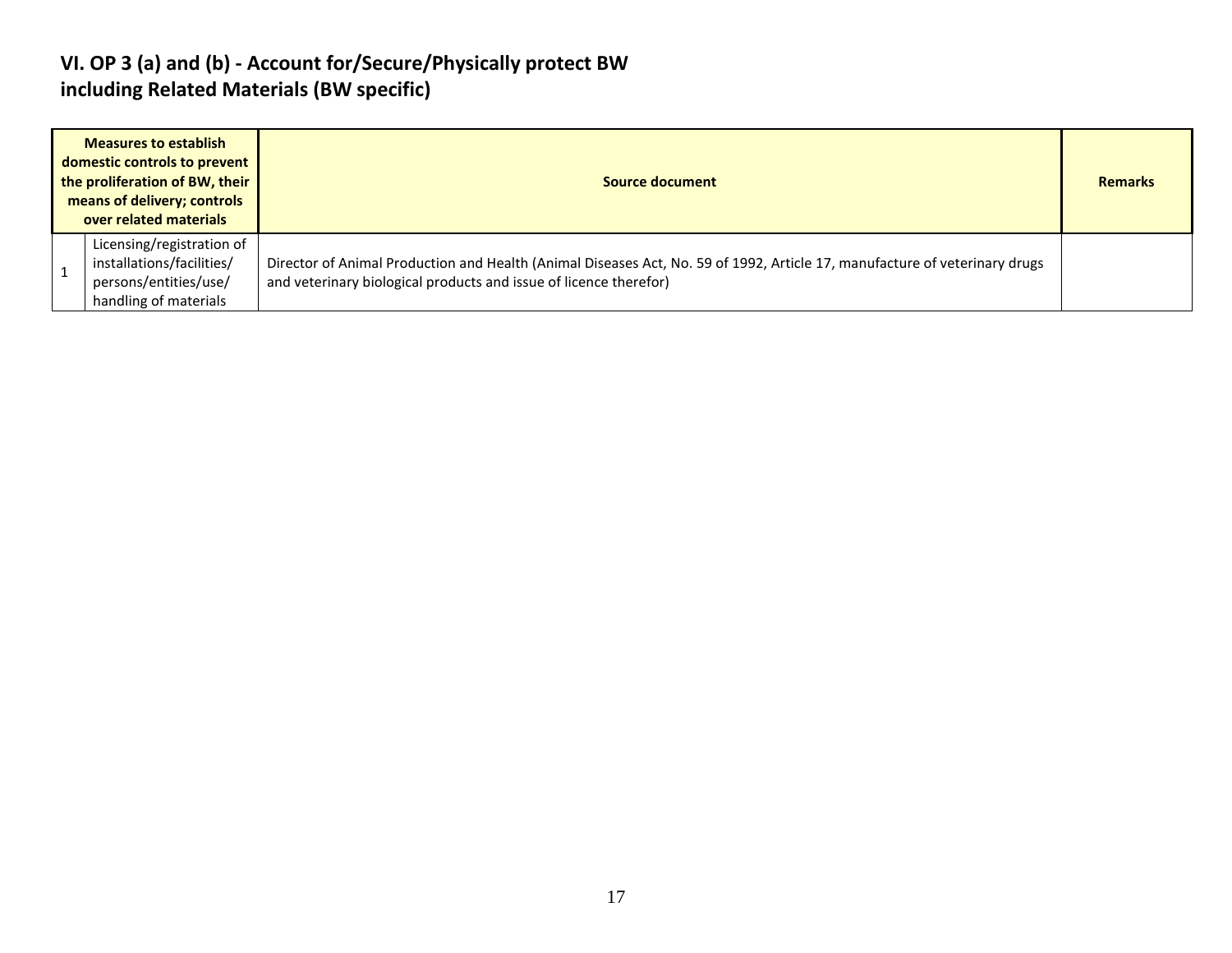# **VII. OP 3 (c) and (d) and related matters from OP 6 - Controls of NW,**

### **CW and BW, including Related Materials**

| <b>Border controls and export</b><br>and trans-shipment controls<br>to prevent the proliferation<br>of nuclear, chemical and |                                                                                   | <b>National legal framework</b> |                                               |                |                                                                                                                                                                                                                                                                                                                                                                                                                                                                 |        |                  | <b>Enforcement and civil/criminal penalties</b> |                                                                                                                                                                                                                                                                                                                                                                                               |                |
|------------------------------------------------------------------------------------------------------------------------------|-----------------------------------------------------------------------------------|---------------------------------|-----------------------------------------------|----------------|-----------------------------------------------------------------------------------------------------------------------------------------------------------------------------------------------------------------------------------------------------------------------------------------------------------------------------------------------------------------------------------------------------------------------------------------------------------------|--------|------------------|-------------------------------------------------|-----------------------------------------------------------------------------------------------------------------------------------------------------------------------------------------------------------------------------------------------------------------------------------------------------------------------------------------------------------------------------------------------|----------------|
|                                                                                                                              |                                                                                   | X/?                             |                                               |                |                                                                                                                                                                                                                                                                                                                                                                                                                                                                 |        | $X$ /?           |                                                 |                                                                                                                                                                                                                                                                                                                                                                                               |                |
| biological weapons and their<br>means of delivery including<br>related materials                                             |                                                                                   |                                 | ${\bf N}$<br>$\mathbf{C}$<br>B<br>W<br>W<br>W |                | <b>Source document</b>                                                                                                                                                                                                                                                                                                                                                                                                                                          | N<br>W | $\mathbf c$<br>W | B<br>W                                          | <b>Source document</b>                                                                                                                                                                                                                                                                                                                                                                        | <b>Remarks</b> |
| $\mathbf 1$                                                                                                                  | Border control to<br>detect, deter, prevent<br>and combat illicit<br>trafficking  | Χ                               | $\pmb{\mathsf{X}}$                            | $\pmb{\times}$ | NW/CW/BW:<br><b>Customs Ordinance</b>                                                                                                                                                                                                                                                                                                                                                                                                                           | X      | X                | $\pmb{\mathsf{X}}$                              | NW/CW/BW:<br>Customs Ordinance, Part-IV, VII and XII                                                                                                                                                                                                                                                                                                                                          |                |
| $\overline{2}$                                                                                                               | Law enforcement to<br>detect, deter, prevent<br>and combat illicit<br>trafficking | X                               | X                                             | $\mathsf{X}$   | NW/CW/BW:<br>Customs Ordinance, Part-IV, VII and XII                                                                                                                                                                                                                                                                                                                                                                                                            | X      | X                | $\pmb{\times}$                                  | NW/CW/BW:<br>Customs Ordinance, Part-IV, VII and XII                                                                                                                                                                                                                                                                                                                                          |                |
| $\overline{\mathbf{3}}$                                                                                                      | Border control detection<br>measures                                              | Χ                               |                                               |                | NW:<br>Port of Colombo, Sri Lanka is participating in<br>MPI                                                                                                                                                                                                                                                                                                                                                                                                    | X      |                  |                                                 | NW:<br>Port of Colombo, Sri Lanka is participating in<br><b>MPI</b>                                                                                                                                                                                                                                                                                                                           |                |
| 4                                                                                                                            | Control of brokering                                                              |                                 |                                               |                |                                                                                                                                                                                                                                                                                                                                                                                                                                                                 |        |                  |                                                 |                                                                                                                                                                                                                                                                                                                                                                                               |                |
| 5                                                                                                                            | Export control<br>legislation in place                                            | X                               | X                                             | X              | NW/CW/BW:<br>United Nations (Sanctions relating to<br>Proliferation of Nuclear, Chemical or Biological<br>Weapons) Regulations of 2017, Chapter 6 (1).<br>Import and Export (Control) Act No. 1 of 1969,<br>Article 4, as amended<br>Commodity list under Extraordinary Gazette<br>No.1574-12<br>NW:<br>Atomic Energy Act, No. 40 of 2014, Section 47-<br>52<br>CW:<br>Chemical Weapons Convention Act, No. 58 of<br>2007 Article 21, as amended "(1) No person | X      | Χ                | $\boldsymbol{\mathsf{X}}$                       | NW/CW/BW:<br>United Nations (Sanctions relating to<br>Proliferation of Nuclear, Chemical or Biological<br>Weapons) Regulations of 2017, Chapter 6 (2).<br>Import and Export (Control) Act No. 1 of 1969,<br>Article 17, as amended<br>NW:<br>Atomic Energy Act No. 40 of 2014, Section 50<br>(4)<br>CW:<br>Chemical Weapons Convention Act, No. 58 of<br>2007, Articles 21 and 22, as amended |                |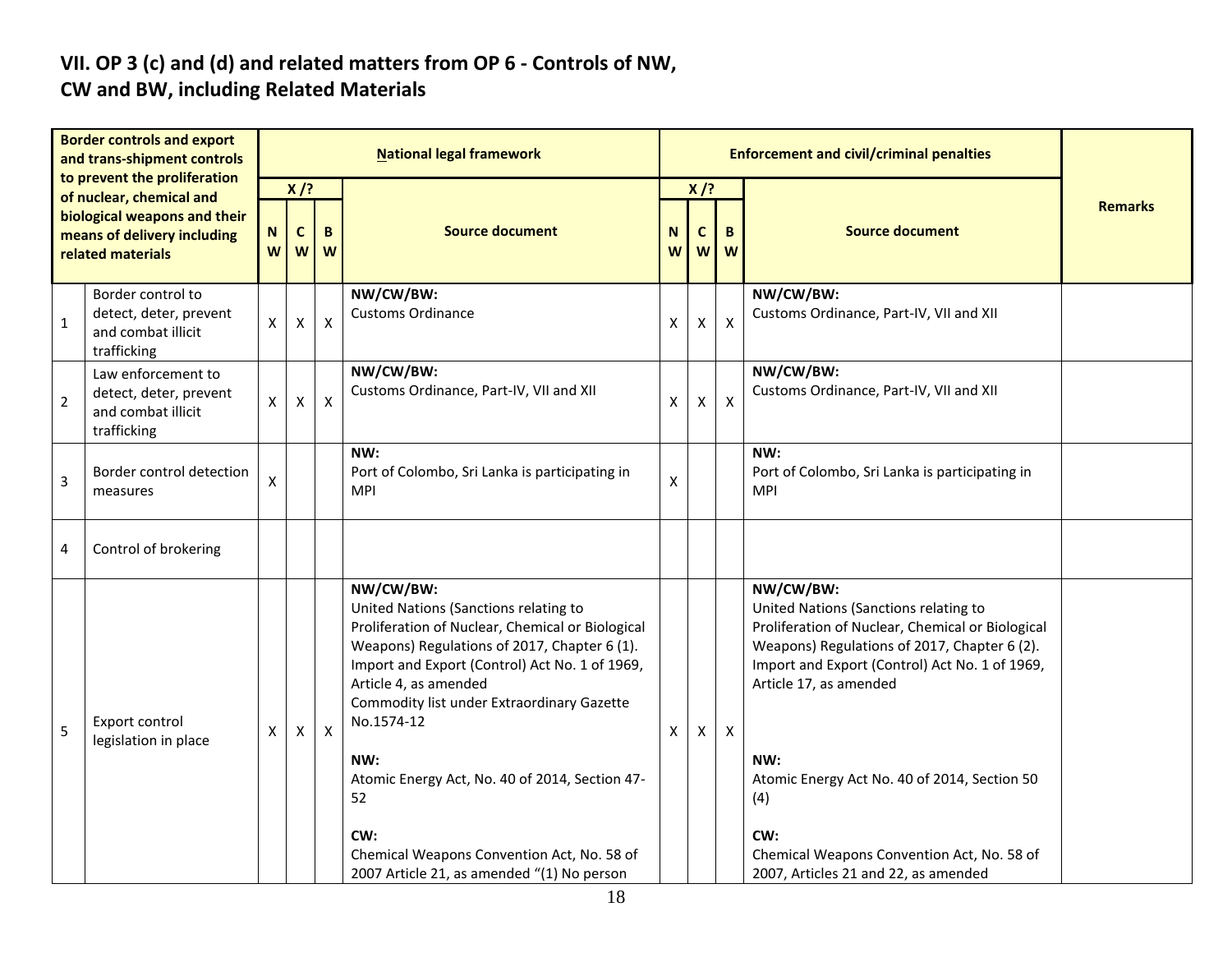|                |                                        |              |                |              | shall export from, or import into Sri Lanka any<br>chemical or precursor listed in Schedules I, II<br>and III to this Act except as approved by the<br>Authority and in accordance with the<br>provisions of the Customs Ordinance (Chapter<br>$235)$ "<br>BW:                                                                                                                                              |   |   |              | Customs Ordinance (Chapter 235) Schedule B<br>BW:                                                                              |
|----------------|----------------------------------------|--------------|----------------|--------------|-------------------------------------------------------------------------------------------------------------------------------------------------------------------------------------------------------------------------------------------------------------------------------------------------------------------------------------------------------------------------------------------------------------|---|---|--------------|--------------------------------------------------------------------------------------------------------------------------------|
|                |                                        |              |                |              | Animal Diseases Act, No. 59 of 1992, Article 34                                                                                                                                                                                                                                                                                                                                                             |   |   |              | Animal Diseases Act, No. 59 of 1992, Article 35                                                                                |
|                |                                        |              |                |              | NW/CW/BW:<br>Import and Export Act No. 1 of 1969, as<br>amended, Articles $4 - 12$ (No exports or<br>imports shall take place without a license,<br>unless those commodities are exempted)                                                                                                                                                                                                                  |   |   |              | NW/CW/BW:<br>Import and Export Act No. 1 of 1969, as<br>amended Articles 16-18                                                 |
|                |                                        |              |                |              | NW:<br>Atomic Energy Authority Act, No. 40 of<br>2014                                                                                                                                                                                                                                                                                                                                                       |   |   |              | NW:<br>Atomic Energy Act No. 40 of 2014, Section 50<br>(4)                                                                     |
| 6              | Licensing provisions and<br>Authority  | X            | $\mathsf{X}$   | $\mathsf{X}$ | CW:<br>Chemical Weapons Convention Act, No. 58 of<br>2007 Article 5 and Article 21, as amended ("(2)<br>An application for a permit to import or export<br>any chemical or precursor listed in Schedules I,<br>II, and III to this Act shall, when made to the<br>Controller of Imports and Exports, be referred<br>by him to the Authority for necessary approval<br>with or without conditions attached") | X | X | $\mathsf{X}$ | CW:<br>National Authority for Implementation of the<br><b>Chemical Weapons Convention</b><br>Controller of Imports and Exports |
|                |                                        |              |                |              | BW:<br>Animal Diseases Act, No. 59 of 1992, Article 17                                                                                                                                                                                                                                                                                                                                                      |   |   |              | BW:<br>Animal Diseases Act, No. 59 of 1992, Article 35,                                                                        |
|                | Control lists of                       |              |                |              | NW/BW:<br>Import and Export Act No. 1 of 1969 as<br>amended by - Commodity list under<br>Extraordinary Gazette No. 1574-12                                                                                                                                                                                                                                                                                  |   |   |              | NW/BW:<br>Import and Export Act No. 1 of 1969 as<br>amended by - Commodity list under<br>Extraordinary Gazette No. 1574-12     |
| $\overline{7}$ | materials, equipment<br>and technology | $\mathbf{P}$ | $\pmb{\times}$ | $\mathsf{X}$ | NW:<br>Atomic Energy Act No. 40 of 2014, Section 49                                                                                                                                                                                                                                                                                                                                                         | ? | X | $\mathsf{x}$ |                                                                                                                                |
|                |                                        |              |                |              | CW:<br>Chemical Weapons Convention Act, No. 58 of<br>2007 Article 21, as amended                                                                                                                                                                                                                                                                                                                            |   |   |              | CW:<br>Chemical Weapons Convention Act, No. 58 of<br>2007, Schedules I, II and III, as amended                                 |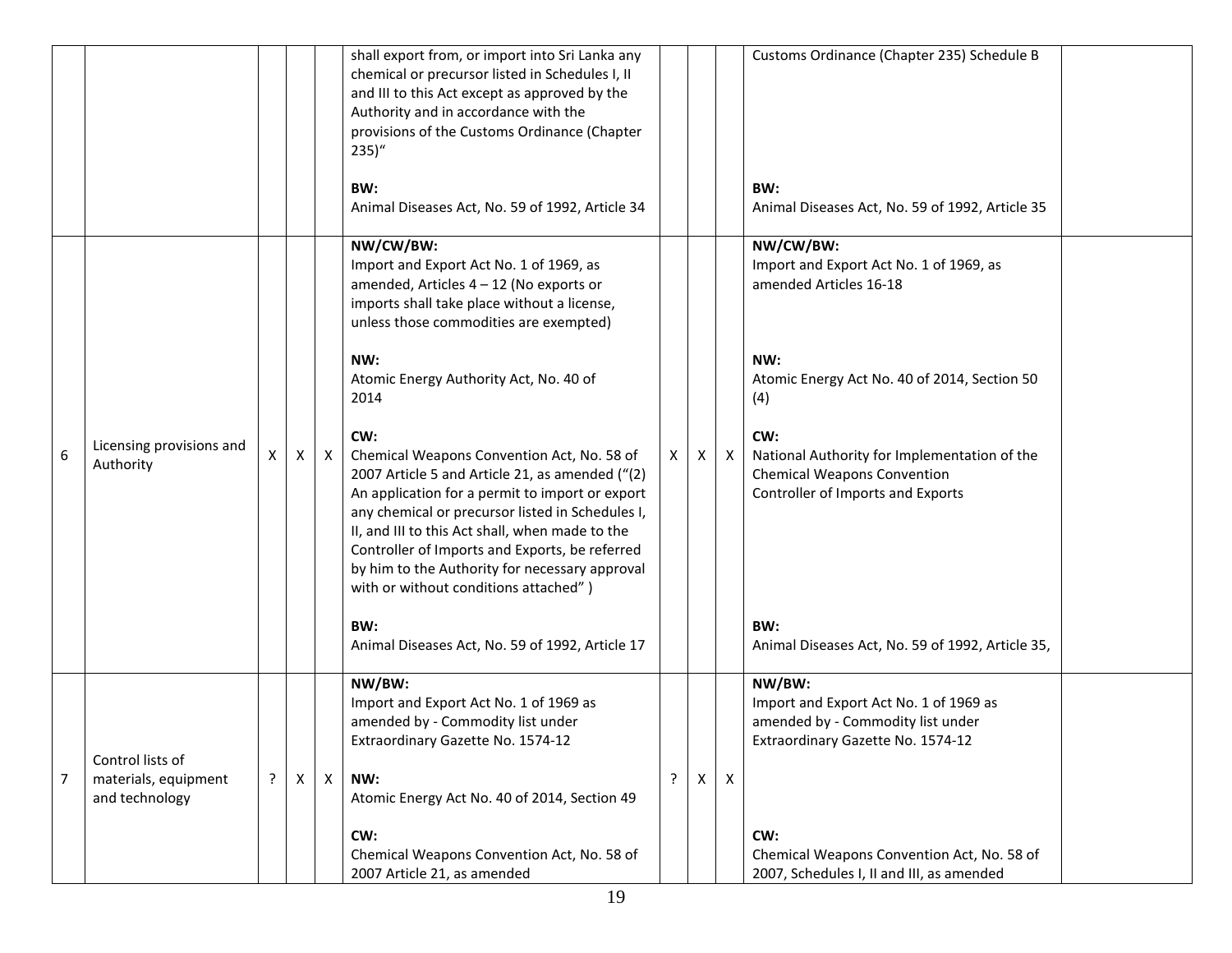|    |                                                                                                                                        |   |              |                  | Commodity list under Extraordinary Gazette<br>No.1574-12<br>BW:<br>Animal Diseases Act, No. 59 of 1992,<br>Schedule 1                                  |              |   |              | BW:<br>Animal Diseases Act, No. 59 of 1992, Article 35                                                                                                 |  |
|----|----------------------------------------------------------------------------------------------------------------------------------------|---|--------------|------------------|--------------------------------------------------------------------------------------------------------------------------------------------------------|--------------|---|--------------|--------------------------------------------------------------------------------------------------------------------------------------------------------|--|
| 8  | Intangible technology<br>transfers                                                                                                     |   |              |                  |                                                                                                                                                        |              |   |              |                                                                                                                                                        |  |
| 9  | Inclusion of means of<br>delivery                                                                                                      |   |              |                  |                                                                                                                                                        |              |   |              |                                                                                                                                                        |  |
| 10 | End-user controls                                                                                                                      |   |              |                  |                                                                                                                                                        |              |   |              |                                                                                                                                                        |  |
| 11 | Catch all clause                                                                                                                       |   |              |                  |                                                                                                                                                        |              |   |              |                                                                                                                                                        |  |
| 12 | Transit control                                                                                                                        | X | X            | $\mathsf{X}$     | NW/CW/BW:<br>United Nations (Sanctions relating to<br>Proliferation of Nuclear, Chemical or Biological<br>Weapons) Regulations of 2017, Chapter 6 (1). | X            | Χ | $\mathsf{X}$ | NW/CW/BW:<br>United Nations (Sanctions relating to<br>Proliferation of Nuclear, Chemical or Biological<br>Weapons) Regulations of 2017, Chapter 6 (2). |  |
| 13 | Trans-shipment control                                                                                                                 | X | X            | $\mathsf{X}$     | NW/CW/BW:<br>United Nations (Sanctions relating to<br>Proliferation of Nuclear, Chemical or Biological<br>Weapons) Regulations of 2017, Chapter 6 (1). | $\mathsf{X}$ | X | $\mathsf{X}$ | NW/CW/BW:<br>United Nations (Sanctions relating to<br>Proliferation of Nuclear, Chemical or Biological<br>Weapons) Regulations of 2017, Chapter 6 (2). |  |
| 14 | Re-export control                                                                                                                      | X | X            | $\mathsf{X}$     | NW/CW/BW:<br>United Nations (Sanctions relating to<br>Proliferation of Nuclear, Chemical or Biological<br>Weapons) Regulations of 2017, Chapter 6 (1). | X            | X | $\mathsf{X}$ | NW/CW/BW:<br>United Nations (Sanctions relating to<br>Proliferation of Nuclear, Chemical or Biological<br>Weapons) Regulations of 2017, Chapter 6 (2). |  |
| 15 | Control over financing of<br>exports/transhipments<br>that would contribute to<br>proliferation                                        | X | $\mathsf{X}$ | $\mathsf{X}$     | NW/CW/BW:<br>United Nations (Sanctions relating to<br>Proliferation of Nuclear, Chemical or Biological<br>Weapons) Regulations of 2017, Chapter 4 (1). | $\mathsf{X}$ | X | $\mathsf{X}$ | NW/CW/BW:<br>United Nations (Sanctions relating to<br>Proliferation of Nuclear, Chemical or Biological<br>Weapons) Regulations of 2017, Chapter 4 (2). |  |
| 16 | Control over services<br>related to exports/<br>transhipments that<br>would contribute to<br>proliferation including<br>transportation | X | X            | $\boldsymbol{X}$ | NW/CW/BW:<br>United Nations (Sanctions relating to<br>Proliferation of Nuclear, Chemical or Biological<br>Weapons) Regulations of 2017, Chapter 4 (1). | X            | X | $\mathsf{X}$ | NW/CW/BW:<br>United Nations (Sanctions relating to<br>Proliferation of Nuclear, Chemical or Biological<br>Weapons) Regulations of 2017, Chapter 4 (2). |  |